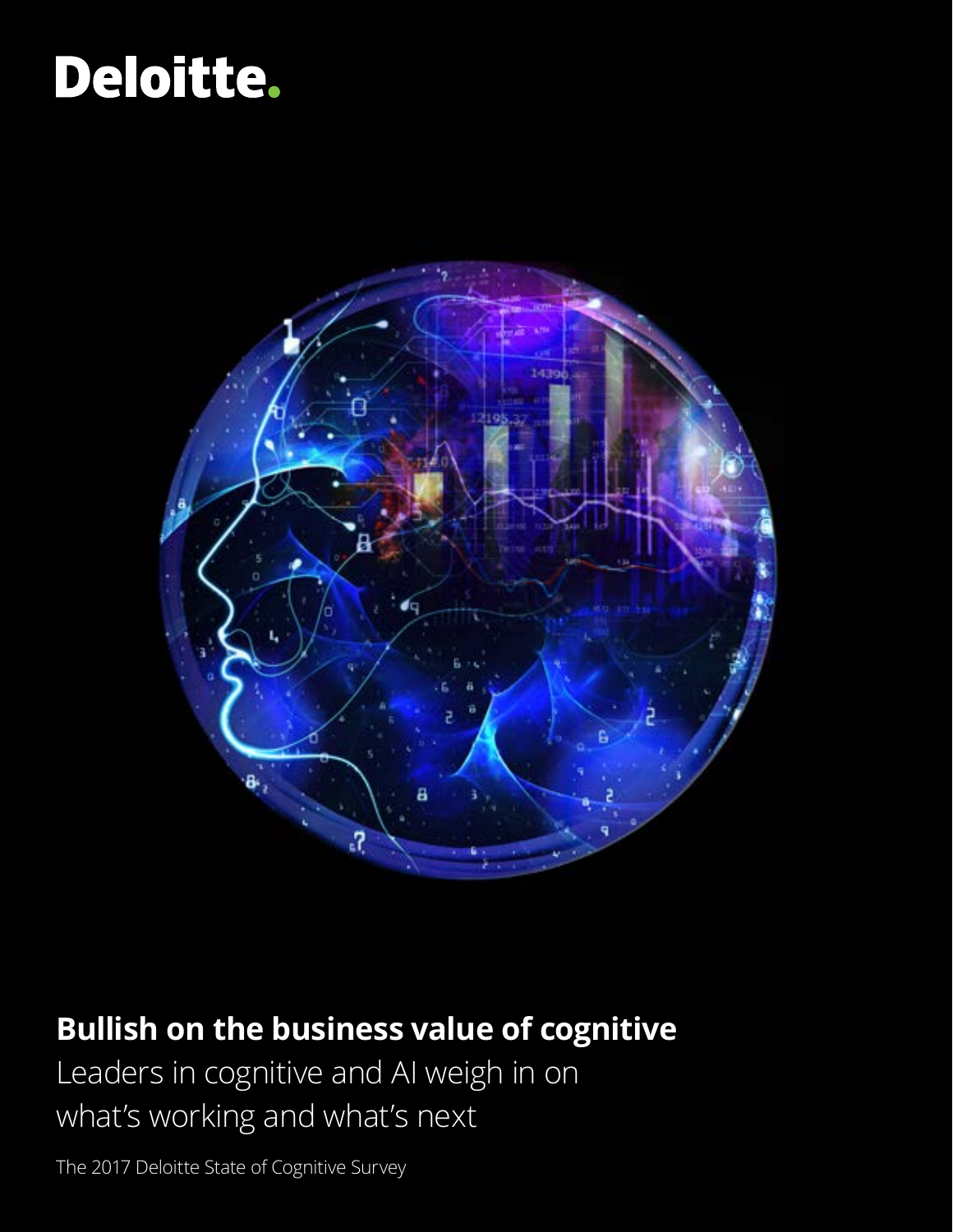## **Deloitte.**



### Executive summary

With all the talk about cognitive and artificial intelligence (AI) technologies in business circles today, it's natural to wonder whether these capabilities are having any measurable impact.

So we asked some of the most aggressive adopters of cognitive technologies how they have fared to date, focusing on 250 "cognitive-aware" leaders within "cognitive-active" companies. Why this group in particular? Not only can early-phase signals from such early adopters provide a view from the front lines of these important developments, but many other executives are simply not yet sufficiently knowledgeable about cognitive technologies.

What did these leaders tell us? Our survey results indicate that early adopters are bullish on cognitive and AI technologies, with expectations that they will transform both companies and entire industries. When these technologies are effectively integrated into workflows, they can directly influence how organizations accomplish tasks, make decisions, create engaging interactions, and generate stronger business outcomes.

However, cognitive technologies are still maturing. The vendor landscape is fragmented; there is still a shortage of talent; and many initiatives are only focused on internal functions within companies, rather than on developing new products or improving customer interactions. Integration with existing systems remains a principal challenge.

We also asked respondents about the impact of cognitive technologies on the workforce. The picture is, for the most part, highly positive. A significant majority of respondents say they've either added jobs related to cognitive technologies or have experienced little or no job loss arising from their cognitive projects so far. They tend to expect this pattern to hold over the next three years as well, though with an uptick in the number who expect a moderate loss of jobs during that period.

Survey respondents were split on the level of transformation that cognitive technologies will drive. A portfolio approach may be best for many companies—exploiting early opportunities to build capabilities and develop institutional support, while at the same time focusing on more transformational innovation in support of individual products, processes, or business models.

Although all the respondents profiled were experienced with cognitive technologies, some were more experienced than others. The most aggressive segment of respondents had implemented more projects, invested more money, employed more sophisticated technologies, and was the most positive about their outcomes. Two other groups were still positive overall about their more conservative approaches, but somewhat less so.

### **On our usage of the terms "cognitive" and "AI"**

In this paper, we will use the terms "cognitive technologies" and "artificial intelligence (AI)" interchangeably. Both refer to technologies that can perform and/or augment tasks, help better inform decisions, and create interactions that have traditionally required human intelligence, such as planning, reasoning from partial or uncertain information, and learning.**<sup>1</sup>**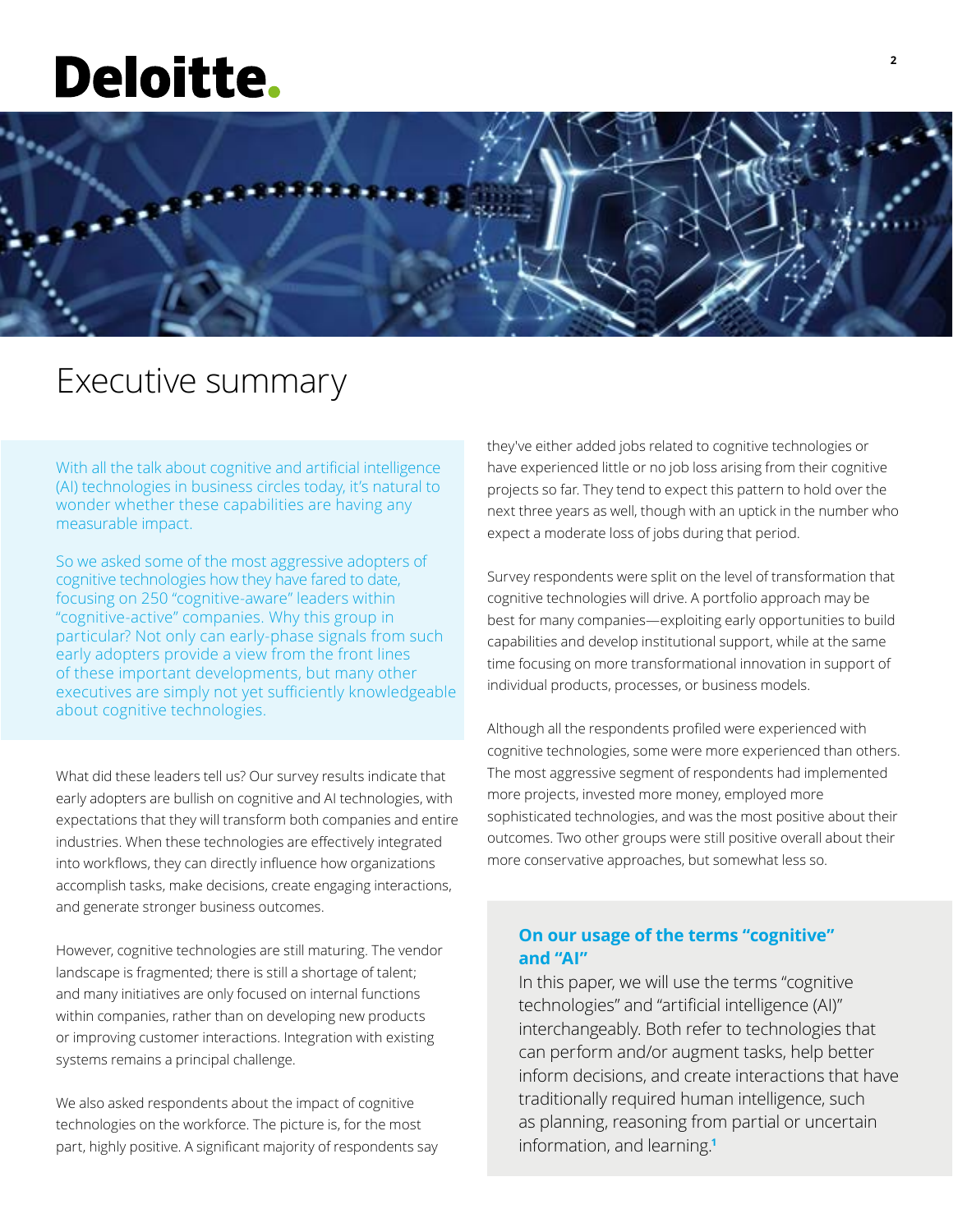### Survey focus and respondent profile

In this survey, we asked respondents what objectives they had for cognitive and AI technologies, how much they were spending on them, what benefits they have already achieved, and what challenges they have already encountered. We inquired about their attitudes toward the technologies, and their feelings about the prospects of job loss from automation.

To ensure that the respondents had well-informed views on the technologies, we surveyed "cognitive-aware" executives in the U.S. The survey began with 1,500 senior executives, but most were still gaining an understanding of the technology and were not familiar with its application in their companies. Roughly 17 percent (250 respondents) were familiar with both the concepts and their applications in their companies. This group constituted our sample. We also segmented the respondents by their level of experience and knowledge about cognitive technologies in order to know how early adoption affects attitudes and behaviors.

A substantial majority (72 percent) of these executives were "C-level," in charge of functions, business units, or the entire company. Thirty percent were either CEO, president, a board member or an owner/partner. Among the non-C-level executives, most were either senior vice presidents or vice presidents, or senior directors or directors. Almost three quarters (74 percent) said they were either experts on cognitive technology or had an excellent understanding of them. The remaining 26 percent had "some broad understanding."

All of the companies represented had at least 500 employees, and about half had more than 5,000 employees. The companies represented a variety of industries, with technology, media, and telecom companies comprising the largest percentage (29 percent), and consumer and industrial products the second largest (24 percent). Financial services companies represented 20 percent of the sample.

These executives, representing companies that are prone to early adoption of cognitive technologies, serve as a bellwether group from which others can learn and observe.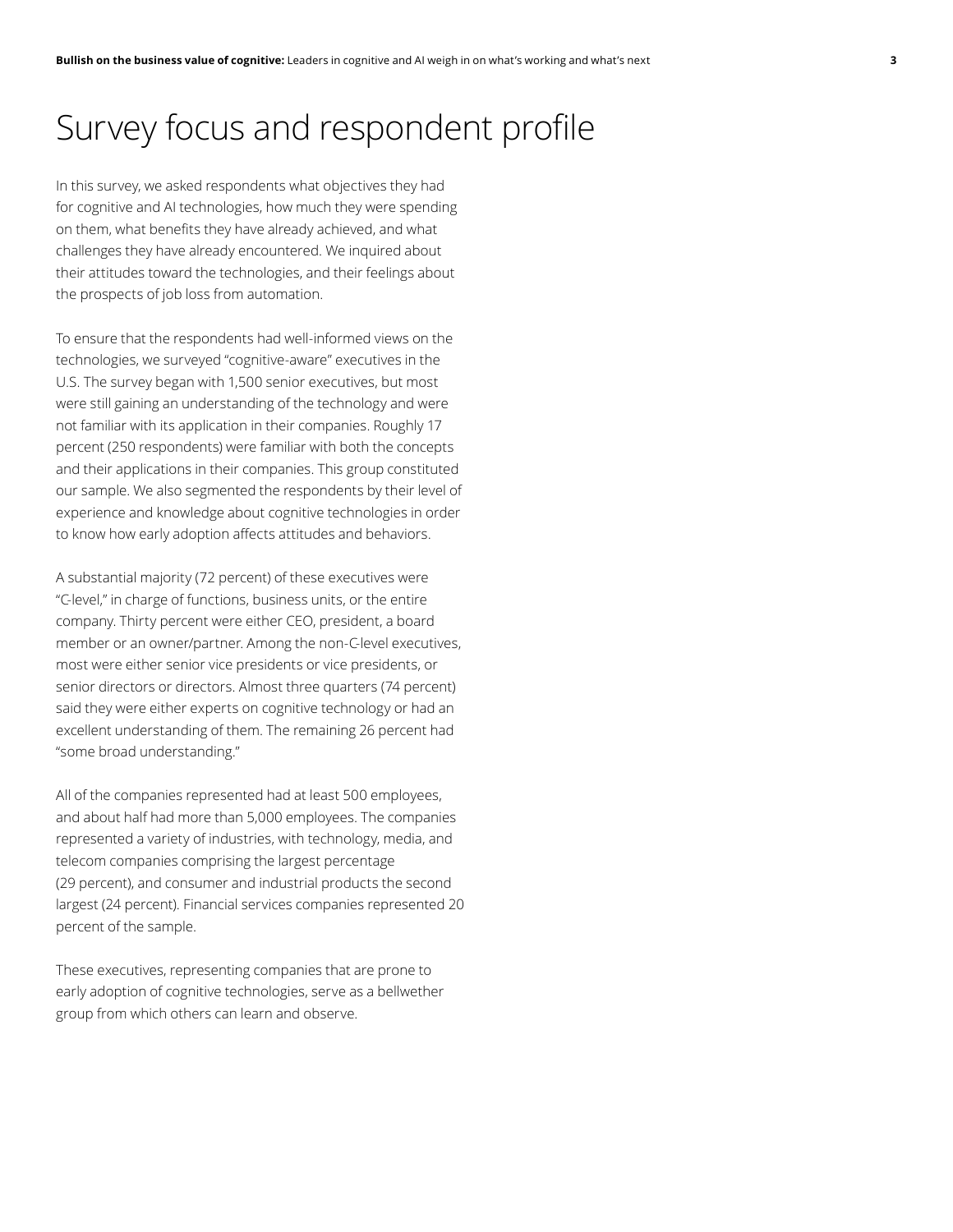#### **What technologies are "cognitive"?**

"Cognitive technologies" include machine learning, deep learning neural networks, natural language processing, rule engines, robotic process automation<sup>2</sup>, and combinations of these capabilities for higher-level applications. The cognitive technologies discussed in this report include:



**Robotic process automation (RPA)** is software that automates repetitive, rules-based processes usually performed by people sitting in front of computers. By interacting with applications just as humans would, software robots can open email attachments, complete e-forms, record and re-key data, and perform other tasks that mimic human action.



**Computer vision** is the ability to extract meaning and intent out of visual elements, whether characters (in the case of document digitization), or the categorization of content in images such as faces, objects, scenes, and activities.



**Machine learning** is the ability of statistical models to develop capabilities and improve their performance overtime without the need to follow explicitly programmed instructions.



**Natural language processing/generation (NLP/G)** is the ability to extract or generate meaning and intent from text in a readable, stylistically natural, and grammatically correct form.



**Speech recognition** is the ability to automatically and accurately recognize and transcribe human speech.

**Rules-based systems** is the ability to use databases of knowledge and rules to automate the process of making inferences about information.



**Deep learning** is a relatively complex form of machine learning involving neural networks, with many layers of abstract variables. Deep learning models are excellent for image and speech recognition, but are difficult or impossible for humans to interpret.



**Physical robots** can perform many different tasks in unpredictable environments, often in collaboration with human workers. The broader field of robotics is embracing cognitive technologies to create robots that can work alongside, interact with, assist, or entertain people.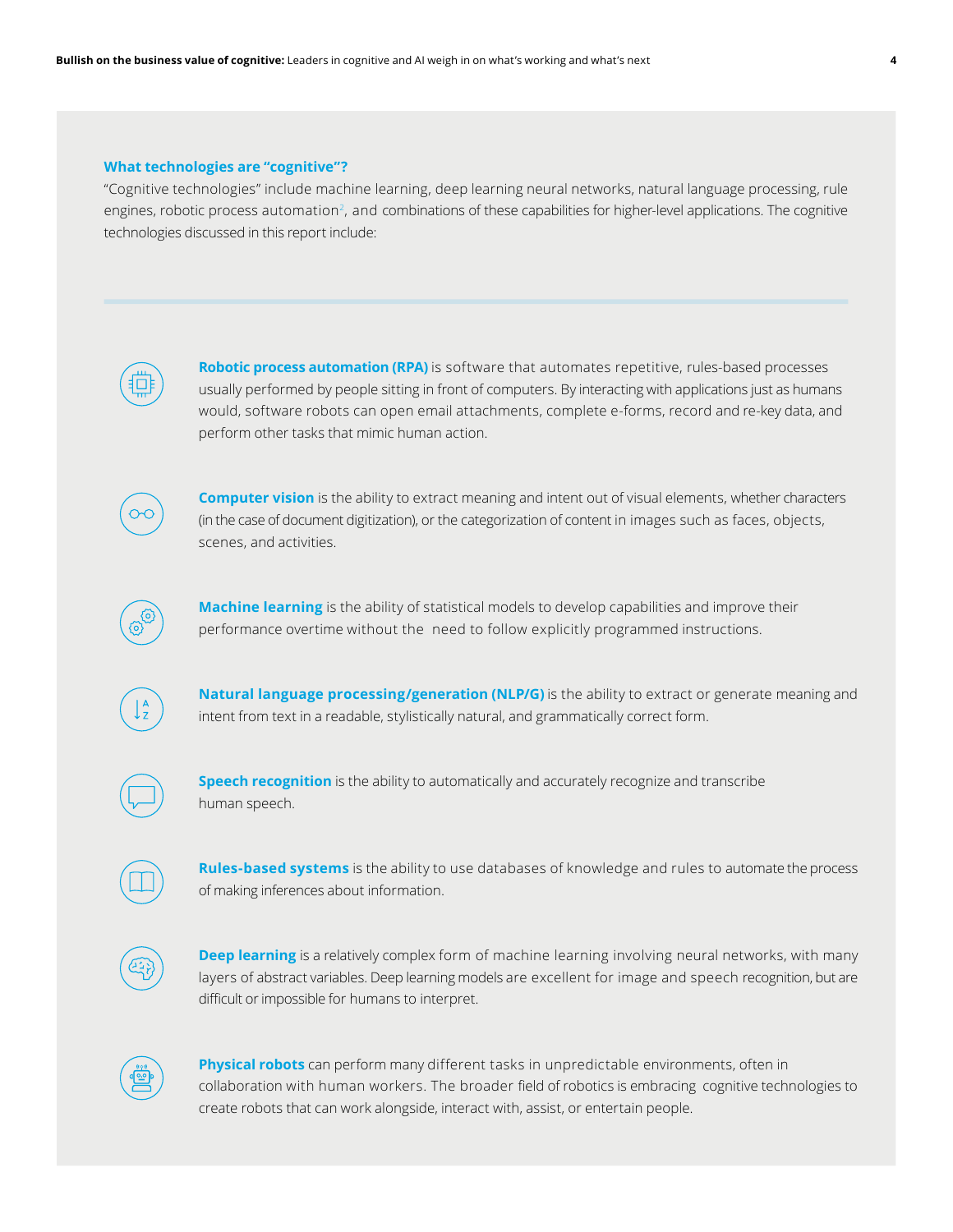### Will cognitive really change anything?

If there is one key takeaway from these survey results, it is that respondents—those who have already begun adopting and using cognitive and AI technologies—are highly enthusiastic about the role of these technologies in their companies, both today and in the future. Among respondents, 87 percent said that cognitive technologies are either "important" or "very important" to product and service offerings. Even more—92 percent—stated that they are "important" or "very important" to internal business processes. Seventy-six percent also believe that cognitive technologies will "substantially transform" their companies within the next three years *(Figure 1)*. Clearly, these companies feel that using AI is central to their ability to change their businesses and get ahead of their competition *(Figure 2)*. None of our respondents believe that AI will fail to drive substantive change, either for themselves or their industry.

### **Figure 1**

Cognitive advantage: Executives expect cognitive technologies to transform their companies…



*Source: Deloitte State of Cognitive Survey, August 2017*

#### **Figure 2**

… and their companies will transform faster than their industries

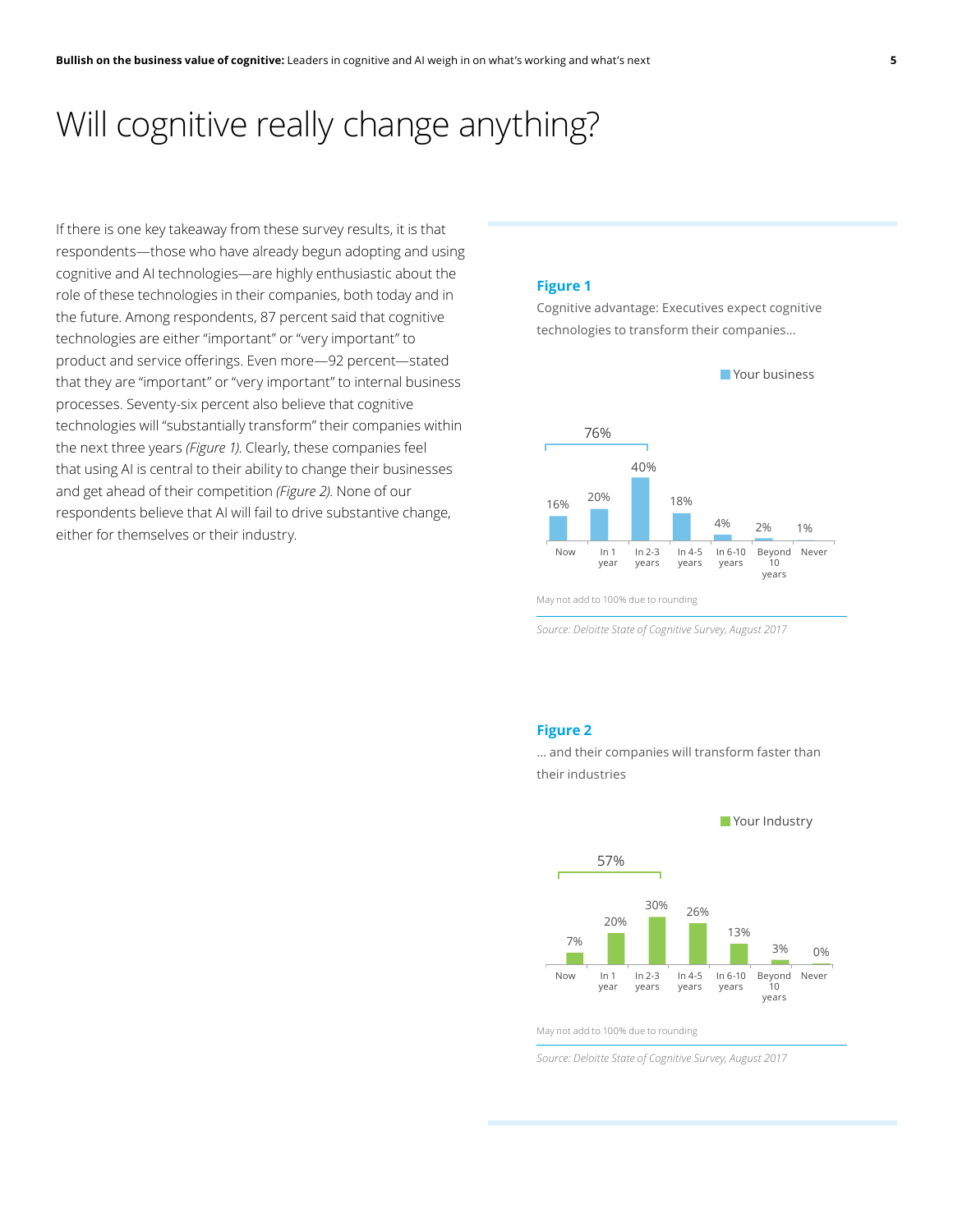### A diverse set of technologies, objectives, and benefits

Those responding to our survey were deploying a wide variety of applications and projects, using multiple technologies *(Figure 3)*. For example:

- Most are exploring mature cognitive technologies such as **RPA** (59 percent), which is often used to automate the repetitive, rule-based functions typically handled by backoffice employees. Increasingly, RPA is being combined with other AI technologies such as speech recognition, natural language processing, and machine learning to automate perceptual and judgment-based tasks once reserved for humans, which is extending automation to new areas and help companies become more efficient and agile. $3$
- Nearly as many companies (58 percent) are using **statistical machine learning** to increase the speed, scale, and granularity of their analytical models.
- More than half are using **natural language processing or generation**.
- **Rule-based and expert systems**, popularized in the last wave of commercial adoption of artificial intelligence in the `90s, are still in wide use: 49 percent of respondents report having deployed those technologies.
- Thirty-four percent are employing **deep learning neural networks**, often for image and speech recognition. Interest in the method has surged over the last five years, accounting for the strong adoption of this emergent technology, and graphic processing units (GPUs) have made it feasible to compute.4
- Thirty-two percent use **physical robots**. More than a quarter of a million industrial robots are currently in use in the United States.<sup>5</sup> By integrating AI capabilities like computer vision into robots, companies are able to automate tasks that currently call for human dexterity and judgment.

#### **Figure 3**

What types of AI are companies deploying today?

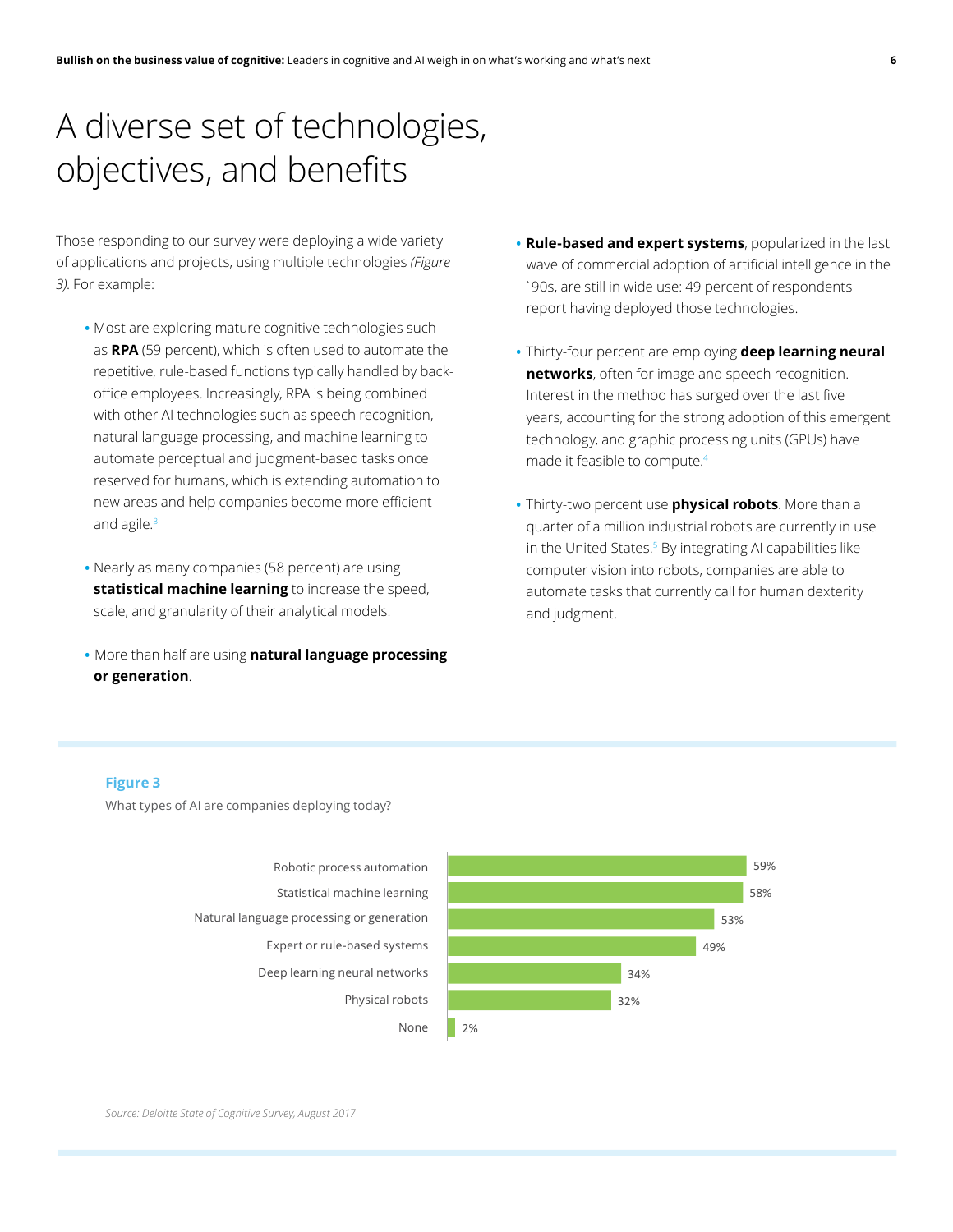### Goals for cognitive: Smarter insights, stronger outcomes

What are companies hoping to achieve with cognitive technologies? According to survey respondents, they are pursuing a wide range of goals *(Figure 4)*.

#### **Making products and services "smarter"**

The most common benefit cited by survey respondents was to "enhance the features, functions, and/or performance of our products and services." Fifty-one percent ranked it either first, second, or third. In short, companies are seeking to increase the value of their products or services by making them "smarter." The majority of the world's largest software companies, for instance, have already incorporated one or more cognitive technologies into a product in their portfolio.<sup>6</sup> This is increasingly common in tech-enabled companies in other industries as well. Spotify, for example, is using cognitive technologies such as deep learning to improve its search and recommendations capabilities, as well as in the creation of personalized playlists.<sup>7</sup>

#### **Developing cognitive products and services**

The leaders who responded to our survey are looking to cognitive technologies for more than incremental improvements on existing products and services. A third of them employ cognitive technologies to develop new products, and 25 percent report using these technologies to pursue entirely new markets.

Amazon's Echo, Google Home, and Microsoft Cortana are three examples of consumer goods with cognitive capabilities. Some companies are also finding enterprise-level applications for these products. For example, instead of drilling into spreadsheets or dashboards, executives can ask questions about their company's financial performance using a cognitive tool that combines Echo's voice recognition capabilities with flash reporting. Many companies are also pursuing "predictive asset maintenance" with cognitive technologies in manufacturing.

#### **Figure 4**

AI: Primary benefits to companies

| Enhance the features, functions, and/or performance of<br>our products and services | 51%<br>15%<br>19%<br>17% |          |
|-------------------------------------------------------------------------------------|--------------------------|----------|
| Make better decisions                                                               | 14%<br>35%<br>10%<br>11% |          |
| Create new products                                                                 | 12%<br>32%<br>12%<br>.8% |          |
| Optimize internal business operations                                               | 12%<br>14%<br>36%        |          |
| Free up workers to be more creative by automating tasks                             | 10%<br>10%<br>16%<br>36% |          |
| Pursue new markets                                                                  | 9% 8%<br>$8\%$<br>25%    |          |
| Capture and apply scarce knowledge where needed                                     | 8%<br>25%<br>9%<br>8%    | Rank 1st |
| Optimize external processes like marketing and sales                                | 7%<br>30%<br>11%<br>12%  | Rank 2nd |
| Reduce headcount through automation                                                 | 7% 8% 8%<br>22%          | Rank 3rd |
| Don't know                                                                          | 2%                       |          |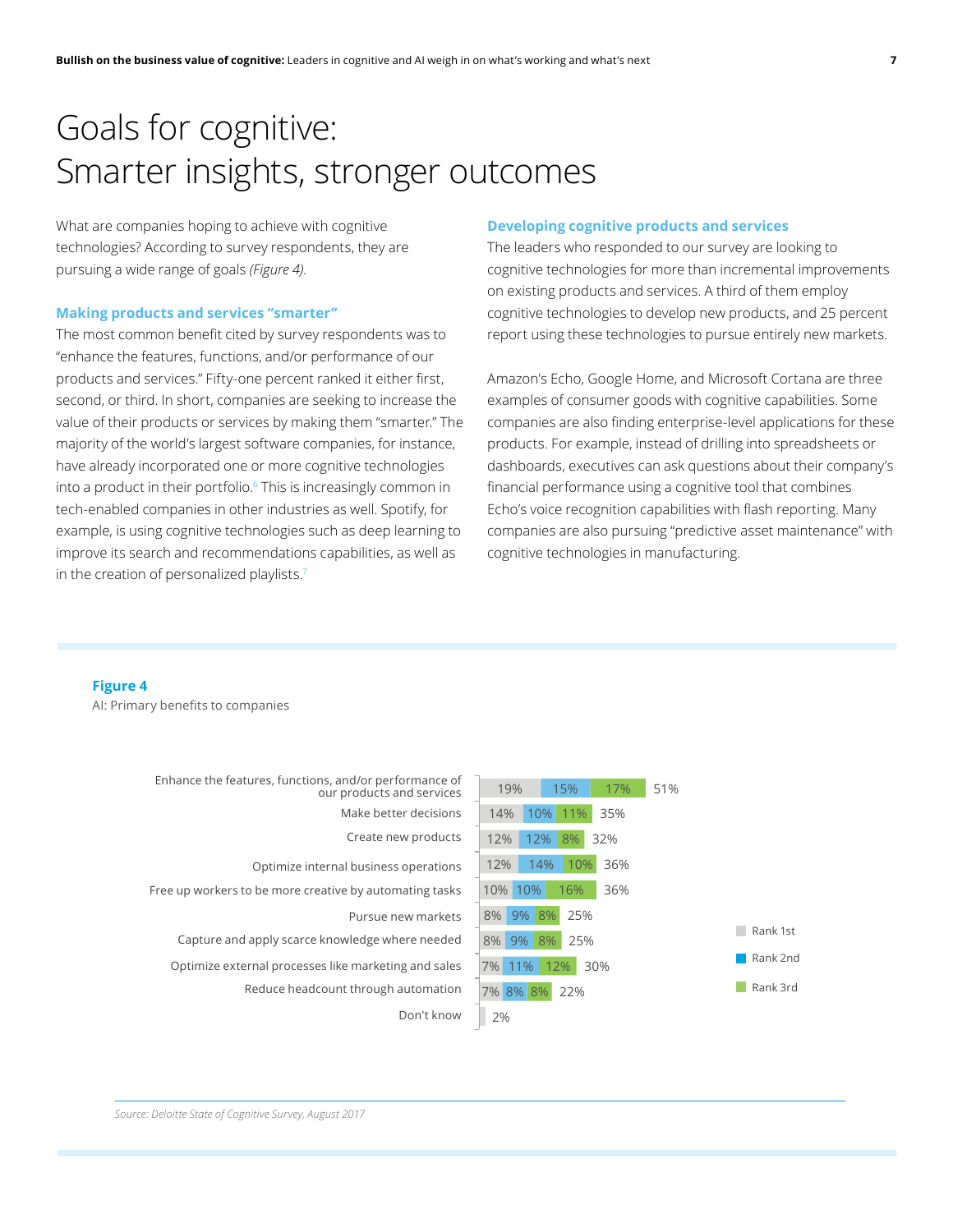### **Aiding and supporting humans**

Companies are also using cognitive technology to augment human judgment. A third of the respondents to our survey are using cognitive technologies to support better decision making. AI can improve decision-making by accurately predicting outcomes and sifting through unstructured data to find answers to questions.<sup>8</sup> This is leading to better outcomes in applications as varied as loan underwriting, fraud detection, medical diagnosis, policing, and investing. In most cases, early adopters are using cognitive technologies to complement human intelligence, rather than replacing it outright. Analytics capabilities have been enhancing human capabilities for years now, but cognitive capabilities can improve on those efforts by making them smarter and faster—and by learning along the way.

### **Improving business operations**

Improving performance by "optimizing internal business operations" (36 percent in top three objectives) is another top goal. This might involve optimizing supply chains by choosing the most economical shipping options, shrinking power consumption in data centers, tilting windmill blades at just the right angle for the wind, or maximizing investment returns. For example, JPMorgan Chase is using machine learning in its equities business to determine how best to execute block trades based on market conditions.9 To gain real benefits from technologies as comprehensive and powerful as AI requires companies to adapt their operations.

Of all the benefits listed, the least frequently chosen was "reduce headcount through automation." This could be because companies are not pursuing cost-cutting as a major objective of AI, or because they have yet to experience significant headcount reductions.

Survey respondents are relatively optimistic about adding new jobs based on cognitive technology. And the majority of respondents (56 percent) foresee the need for "substantial" or "moderate" changes in job roles and skills to take advantage of cognitive technologies.

The most sophisticated companies using cognitive technology, both in the survey and in interviews, were found to be pursuing a portfolio of objectives simultaneously. At Pfizer, for example, such projects address internal processes (often with RPA), customer-facing processes (such as those for marketing to physicians and patients with greater effectiveness), and productoriented objectives (the company is using IBM's Watson to help accelerate drug development in the immune-oncology area).<sup>10</sup>

Many companies are finding that their cognitive initiatives are generating not only improved process efficiency (faster cycle times, fewer manual interventions, etc.), but also improved effectiveness (greater customer satisfaction, more successful products, etc.). Whenever possible, both efficiency and effectiveness improvements should be converted into increased financial value.

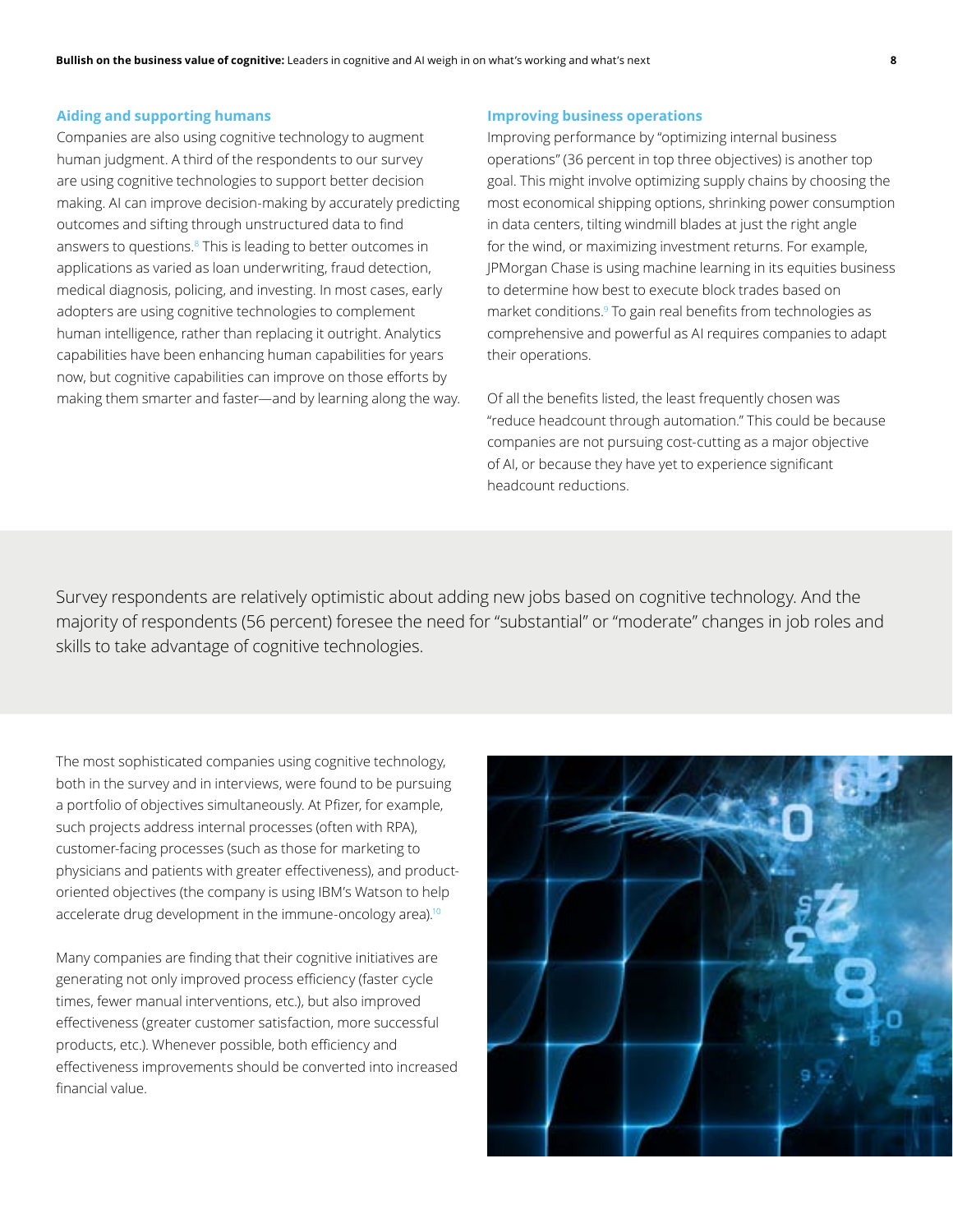### Cognitive investments: Focusing on functions

On which business functions are leaders focusing their cognitive investments? With 64 percent pointing to IT, this was the most commonly cited function. Many companies are using technologies like autonomics to monitor and reboot servers, or intelligent agents to answer IT questions. Product development/ R&D was in second place, with 44 percent indicating that function was the focus of cognitive investments.

Other functions, in order, included:

- Customer service 40%
- Supply chain/procurement 38%
- Service operations 37%
- **•** Manufacturing 32%

Perhaps as a result of this wide range of objectives, technologies, and project types, investment levels varied widely across respondents. Twelve percent are investing \$10 million or more on cognitive technologies. Roughly equal percentages—about 25 percent each—have spent \$5 million to \$10 million, \$1 million to \$5 million, or \$500,000 to \$1 million. Only 7 percent have spent less than \$500,000. Enterprise use of cognitive technologies is still in its early stages, and most companies do not have welldefined budgets for these technologies yet.

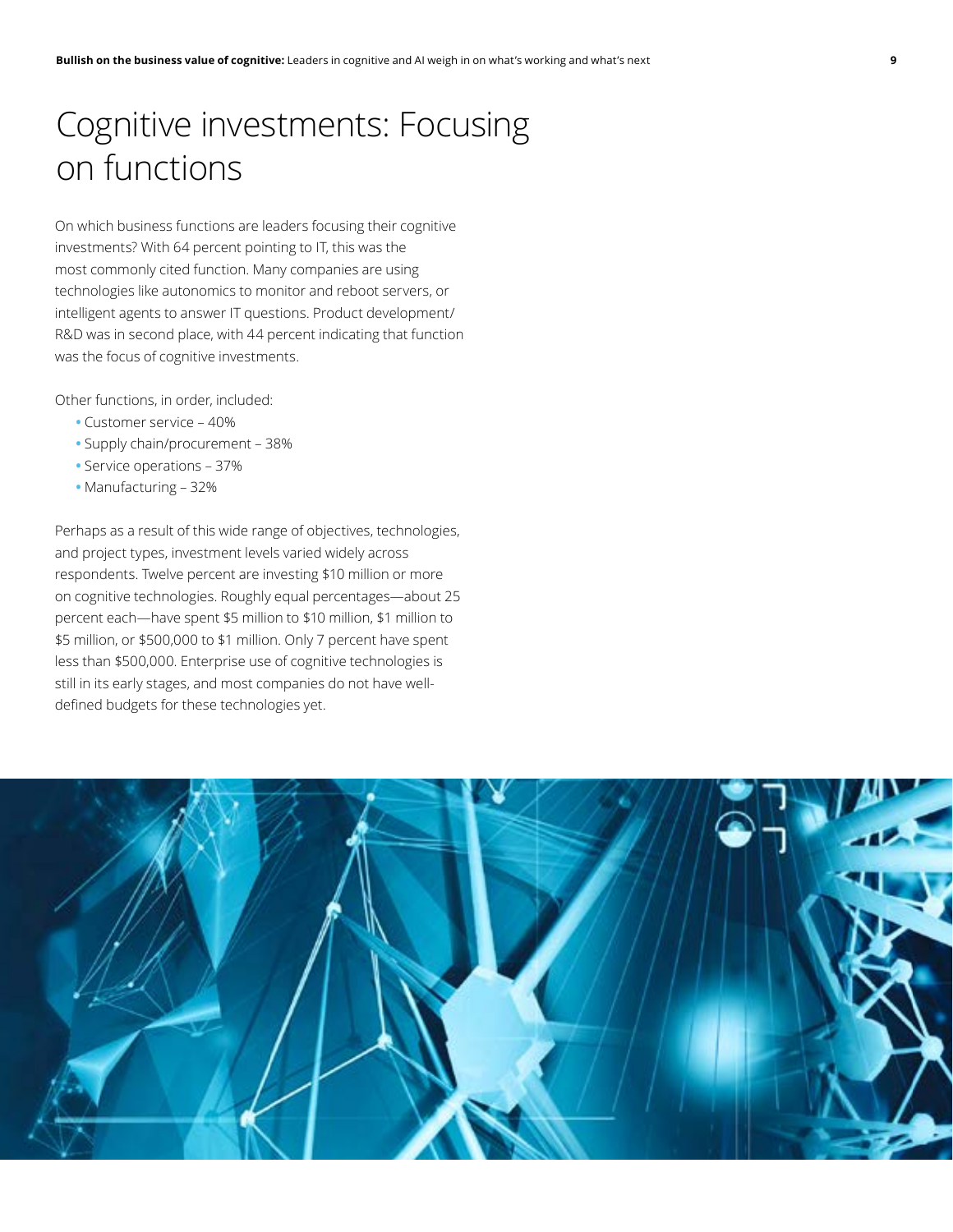### Getting underway: Pilot programs and deployments

Companies represented in the survey have both pilots/proofs of concept and production implementations or deployments underway. For example, several health care and banking companies are undertaking pilots/proofs of concept in RPA, cognitive automation, and conversational AI to facilitate the processing of financial transactions such as claims. The modal number of pilots was "3 to 5," with 34 percent of respondents indicating that range.

### **How extensively are respondents using pilots, proofs of concept, and production implementations?**

- **•** 28% had 1 or 2 pilots underway
- **•** 34% had 3 to 5 pilots underway
- **•** 20% had between six and ten pilots underway
- 2% had no pilots underway
- In production applications, 31% said they had 1 or 2 underway, and 31% said they had 3 to 5 underway
- 4% had no production implementations in place

In a follow-up interview to the survey, one consumer products company mentioned that it was running several smaller pilots using machine learning, but these pilots related to larger goals of understanding consumers in more detail and determining the effectiveness of trade promotion and marketing spending. At Pfizer, executives managing the company's cognitive technology initiatives said in an interview that it has more than 60 cognitive projects underway. Some are proofs of concept and some are already in production.

### **Are respondents building or buying these solutions?**

The majority of companies (58 percent) use cognitive software from vendors, with only 20 percent developing their own cognitive applications from scratch *(Figure 5).* Fifteen percent said they use a blend of open source and proprietary software, and only 6 percent rely primarily on open source offerings, even though they are multiplying in the marketplace.

Companies employing open source tended to be the most sophisticated users of cognitive technology, with dedicated groups of data scientists and several years of experience. In light of the rapid pace of change in this field, enterprises would do well to continually scan the technology and vendor landscape and seek input from trusted advisors on the merits of different software tools, frameworks, and platforms.

### **Figure 5**

The majority of companies rely on AI vendors





### **Internal or external talent?**

Approximately one quarter of companies rely primarily on their own technical talent for implementing cognitive projects—but most companies do not go it alone. Fifty-eight percent said they use a mixture of internal resources and consultants/vendors. Only 8 percent primarily use consultants or vendors, and the same percentage works with companies they have acquired, invested in, or partnered with.

#### **Who's in charge?**

When asked who within their companies is in charge of developing and implementing cognitive technologies, 55 percent of respondents named the IT function. Anthem, for example, has created a Cognitive Capability Office within IT, and is viewing it as a strategic resource worthy of substantial governance and support.<sup>11</sup> Twenty-three percent stated that an R&D or Innovation function is in charge. Only 20 percent said "a variety of business units or functional executives" fill this role. IT is most likely to be in control when the primary cognitive activity is in IT itself or in marketing, and is least likely to be developing and implementing cognitive tech in HR and service operations—although this is still the case for just over half of the companies surveyed.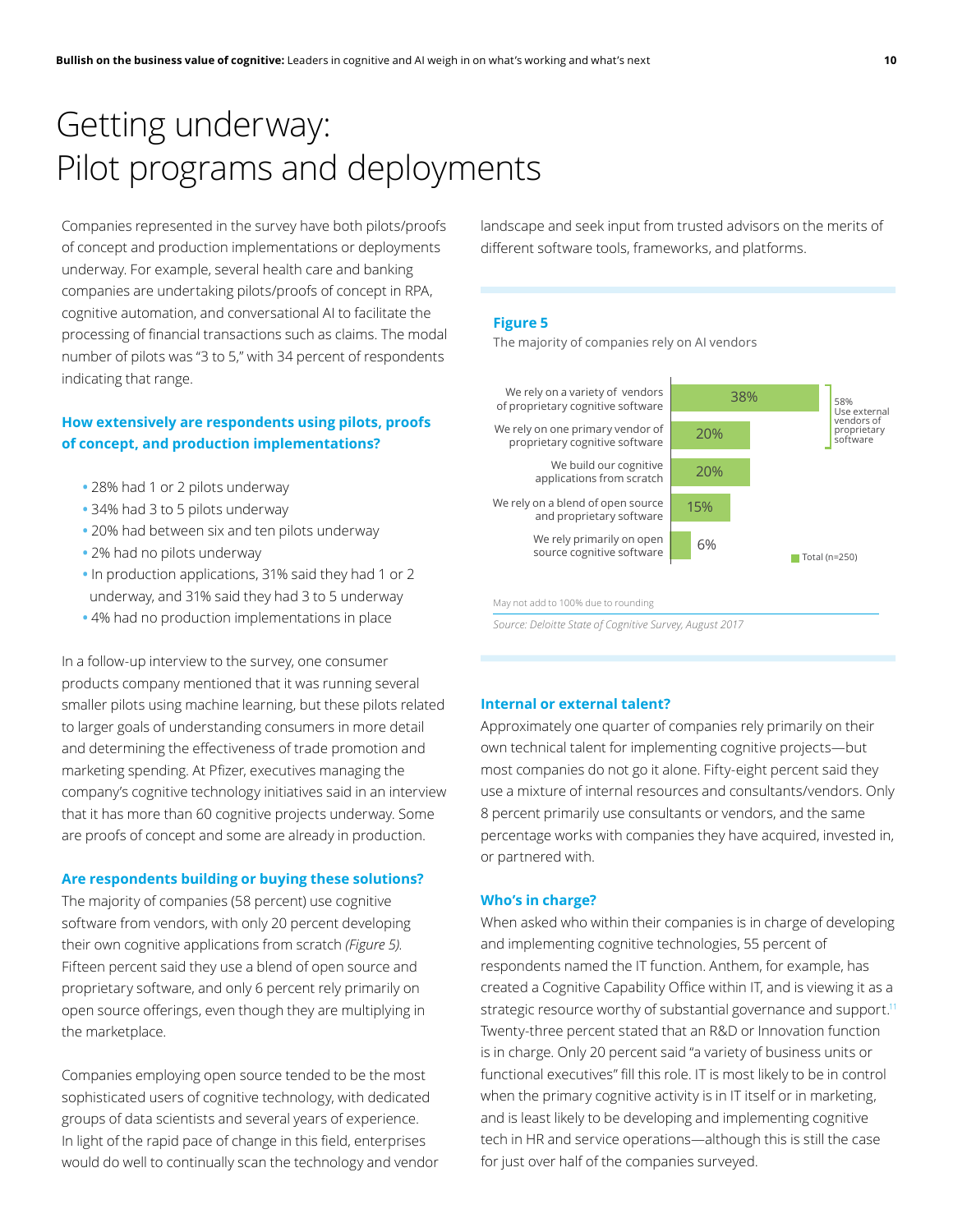### Happy (early) returns

Although cognitive technology is in its early stages of adoption, 83 percent of respondents said their companies have already achieved either moderate (53 percent) or substantial (30 percent) benefits from their work with these technologies *(Figure 6)*. These benefits increase with more frequent deployments of AI technology.

#### **Figure 6**

The economic benefits of AI increase with experience



*Source: Deloitte State of Cognitive Survey, August 2017*

While companies most experienced with AI report the most benefits, only 16 percent said they have received no benefit, with a mere 1 percent "in the red" due to AI investments.

There is a widespread sense that AI is paying off—and it is creating believers. No doubt, there is plenty of hype from vendors and the media about cognitive technologies—but only 9 percent of respondents believe that the technology is overhyped. Ninety percent agree or strongly agree that cognitive technologies are a strategic priority for their company today. And the respondents are just as bullish about the future: 90 percent feel that cognitive technologies will be somewhat or much more important to their companies' strategies than they are today. In short, these knowledgeable executives had almost uniformly positive and favorable comments about the role of cognitive in their businesses.

Knowledgeable executives had almost uniformly positive and favorable comments about the role of cognitive in their businesses.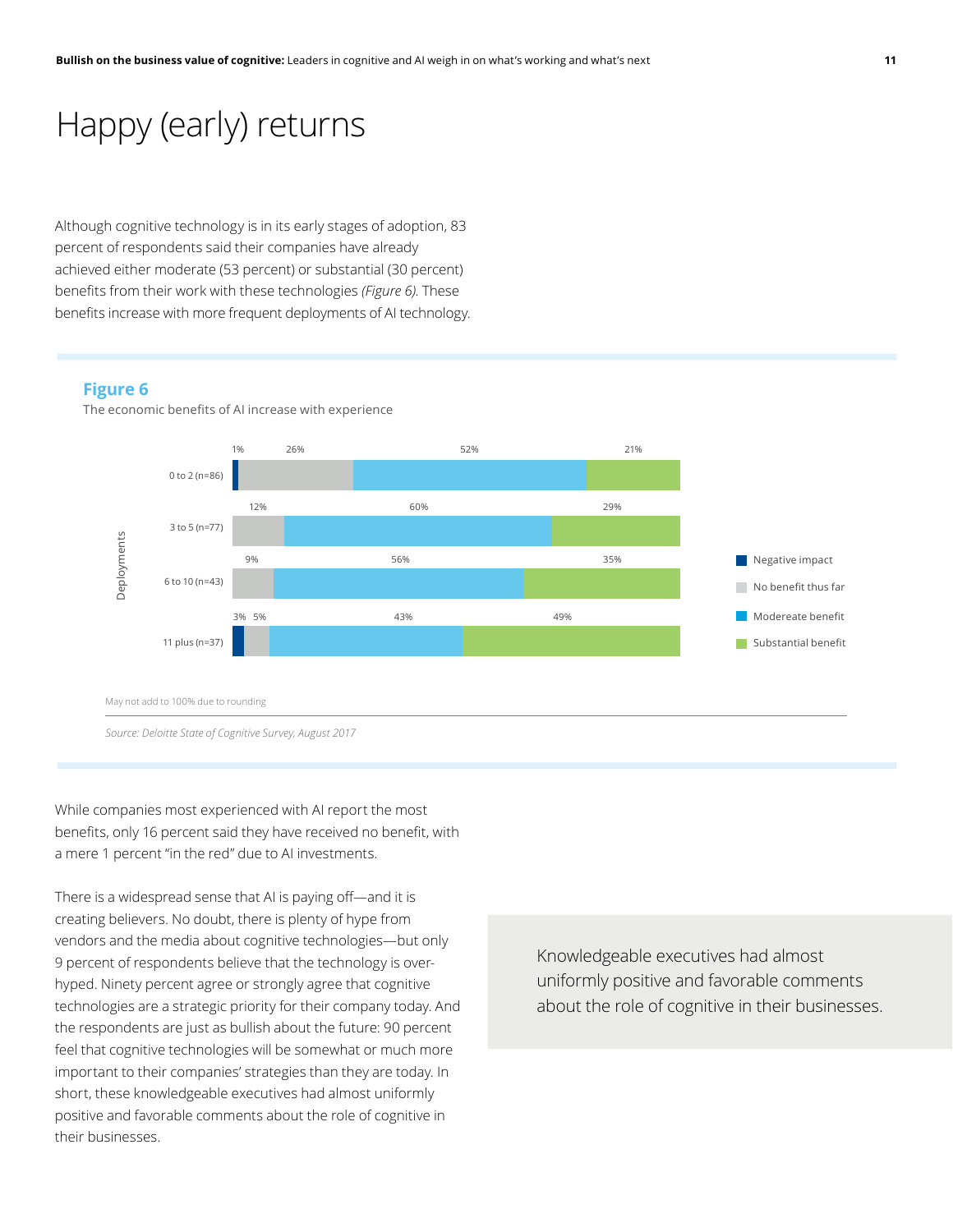### Key challenges: Integration and expertise

Although the vast majority of respondents were positive about cognitive technologies, they did report challenges in working with them. Forty-seven percent, for example, find it "difficult to integrate cognitive projects with existing processes and systems." *(Figure 7)*

However, those who do effectively integrate cognitive technologies into workflows, business processes, and customer experiences can reap significant benefits. As Amazon Founder and CEO Jeff Bezos recently noted, his company derives much of the benefit from cognitive technologies by augmenting existing operational capabilities. "It is things like improved search results, improved product recommendations for customers, improved forecasting for inventory management, and literally hundreds of other things beneath the surface," he said recently.<sup>12</sup>

Our experience indicates that companies that successfully integrate cognitive technologies into work flows are likely to use other disciplines—such as behavioral sciences, business process redesign, and technology integration—to design more effective human and machine interactions.

Integration with existing systems is also critical. At Anthem, cognitive technologies are being integrated within a new set of core systems during a large-scale modernization initiative. This will require cognitive capabilities that function as modular components. As the systems are being restructured, business processes are being redesigned to take advantage of cognitive technologies.

*"We're creating a single, modernized platform to do claims processing and related services. In addition to modularizing and componentizing these services, this is the time to look at not only standardizing and then automating manual work, but also using intelligent machines to take it to the next level."*

*—Tom Miller, Anthem CIO*

In terms of other challenges, 40 percent feel that "technologies and expertise are too expensive," and 37 percent noted that "managers don't understand cognitive technologies and how they work." Thirty-five percent of respondents report being challenged because they "can't get enough people with expertise in the technology"—a talent problem that has been widely reported in the press.

Smaller percentages feel that "technologies are immature" (31 percent) or that "technologies have been oversold in the marketplace" (18 percent). Companies typically react to these feelings by postponing their implementations of the technologies.

### **Figure 7**

What are the top challenges with cognitive technology?

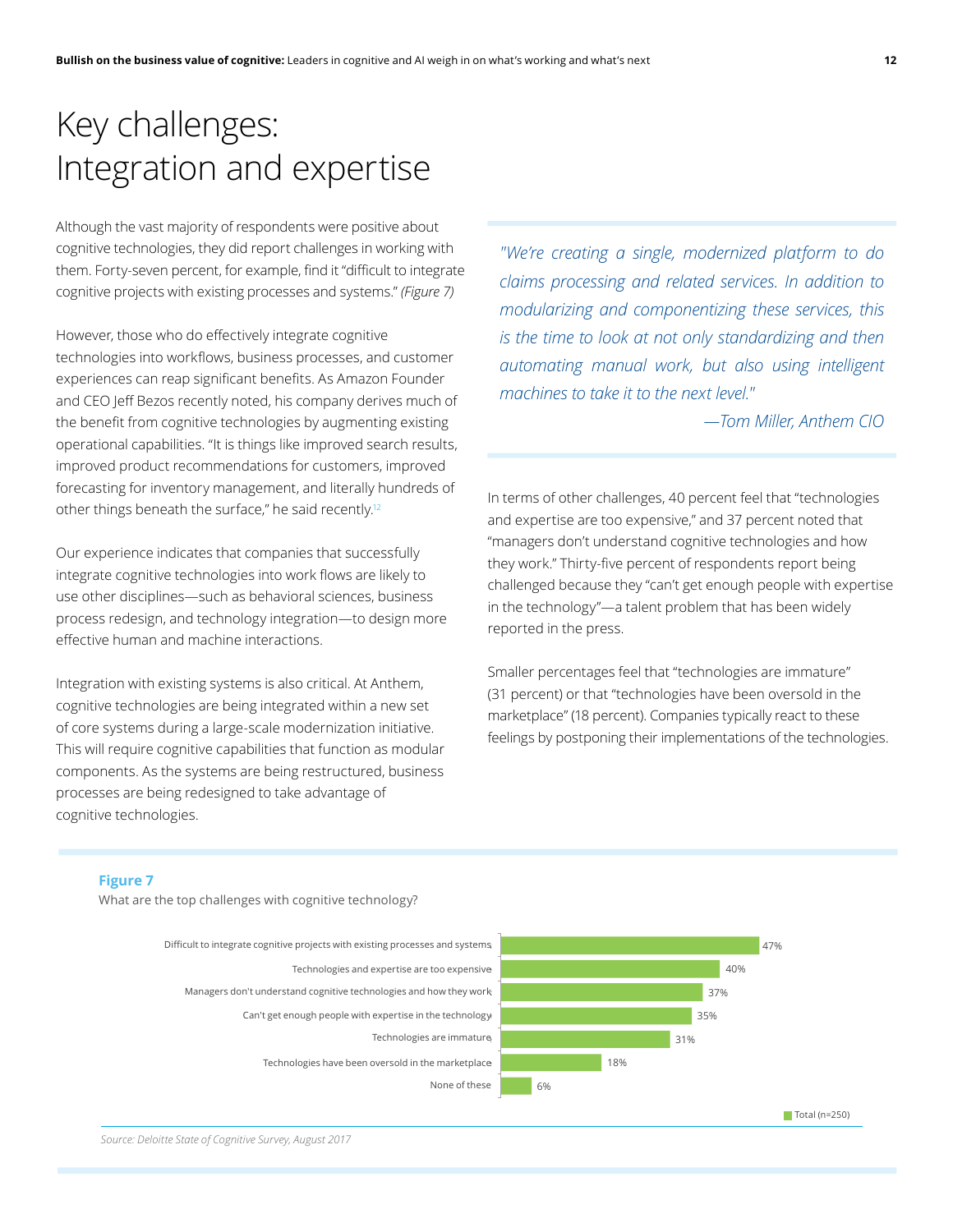### **Different technologies, different challenges**

Companies tend to encounter different challenges based on the type of technology they are employing. For example, integration challenges are most commonly encountered by respondents using statistical machine learning and expert/rule-based systems. The "technologies are too expensive" complaint was cited most often by respondents employing physical robots (49 percent). This group also reports frequent challenges in "finding enough people with expertise." Meanwhile, 40 percent of those using natural language processing technologies report that the "technologies are immature."

### **Are cognitive technologies really ready?**

A slight majority of the cognitive-aware executives we surveyed express some reservations about the readiness of cognitive technologies to enable large-scale, transformational change. Forty-seven percent said that companies should strive for such ambitious objectives—but a somewhat larger group is either more comfortable with "picking the 'low-hanging fruit'" (40 percent) or feel that they can "wait a few years until the technology matures before we start using it" (12 percent).

The companies surveyed that claimed the greatest economic benefits feel that cognitive technologies should be used for transformational change rather than pursuing incremental improvements. Our experience indicates that this outcome is due to organizations using cognitive technologies to disrupt how work is done. Rather than "bolting on" cognitive technologies to existing processes, they are redesigning entire workflows.

### **Overhyped?**

Only 9 percent of respondents feel that cognitive technologies are "over-hyped," and a slightly larger percentage (10 percent) believe they are "under-hyped." Forty-three percent think that cognitive technologies are "just another new technology that will eventually become mainstream," while 37 percent believe that they are "fundamentally different from conventional IT"—presumably needing new approaches to development, implementation, and management.

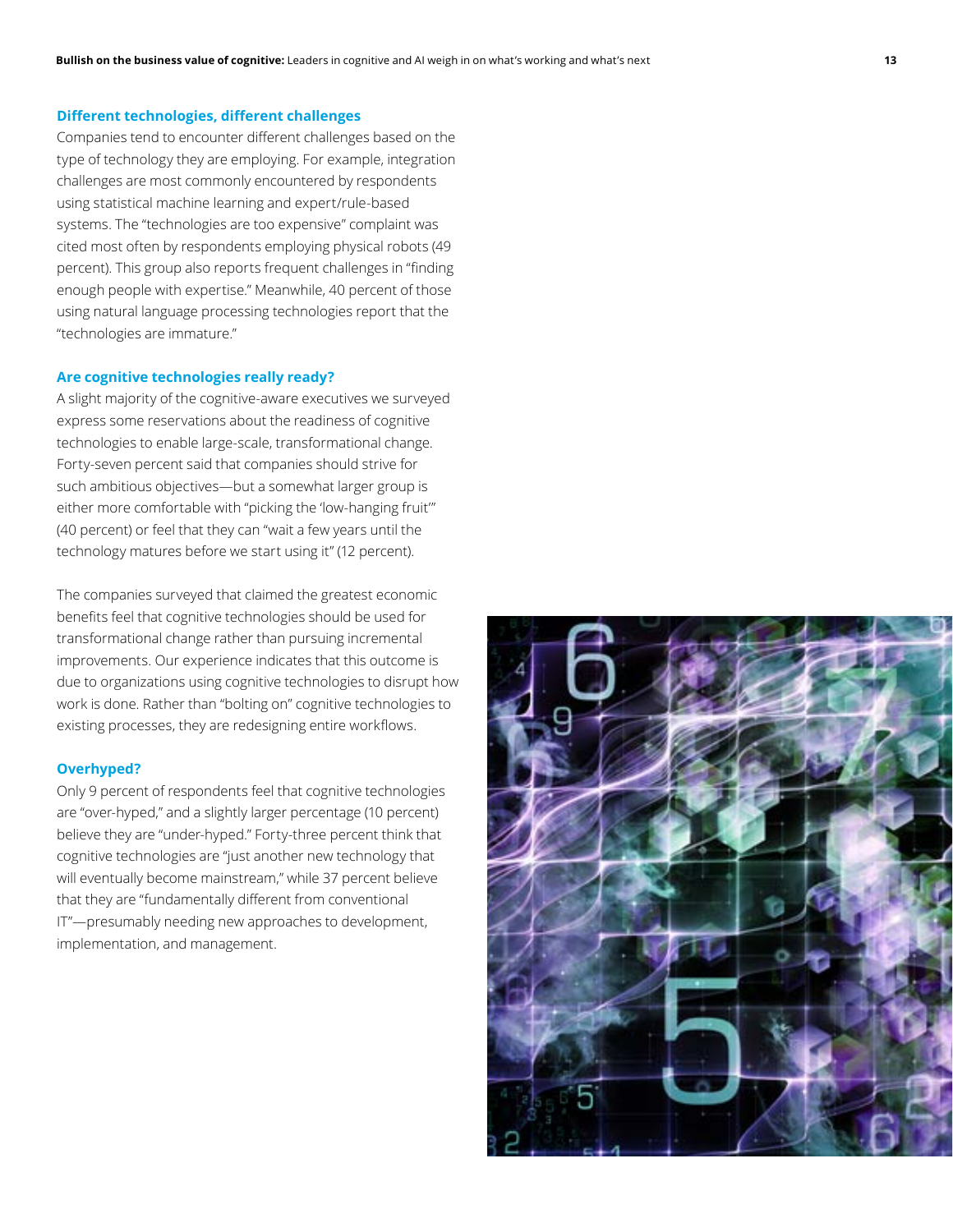### Impact on the workforce: New jobs and reskilling offsetting losses

We asked respondents several questions about the impact of cognitive technologies on the workforce in the next three years. While some observers anticipate an apocalyptic impact and others merely yawn at these developments, our respondents landed somewhere between these two reactions. Most companies do not predict substantial job losses. Within the next three years, 69 percent of enterprises anticipate minimal to no job loss and even some job gains *(Figure 8)*. At the same time, respondents are also relatively optimistic about adding new jobs based on cognitive technology.

Substantially higher percentages of respondents foresee the need for changes in job roles and skills to take advantage of cognitive technologies:

- **•** 20% believe that "substantial changes in jobs and skills" are required now
- **•** 36% see the need for moderate change now
- Only about 10% said there is no need for change

The percentages are similar for changes anticipated within three years, and for contractors and outsourcers.

#### **Figure 8**

Apocalypse later? Minimal job losses for the near future



May not add to 100% due to rounding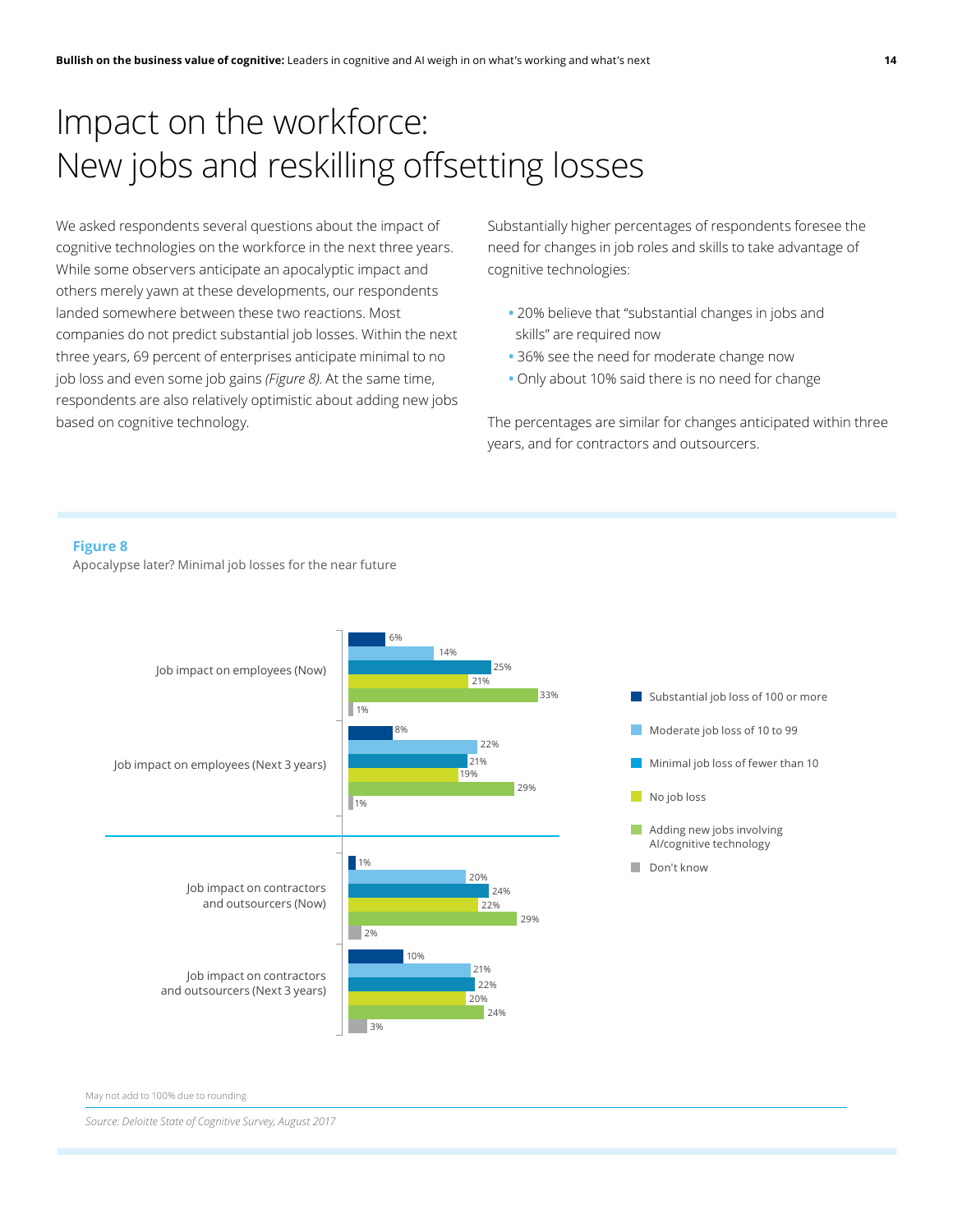### **Future impact**

Looking further into the future, the picture is generally positive within 10 years. More than half of respondents see potential opportunity: 28 percent see new ways of working arising in which cognitive technologies augment people's capabilities, while another 28 percent anticipate many new jobs created as a result of the adoption of cognitive technologies *(Figure 9).* Twenty-two percent of respondents believe workers are likely to be displaced by cognitive technology–driven automation and 15 percent expect little change one way or the other.

Many believe that machines and humans will augment each other in the workplace within three years (51 percent agreeing), although the percentages drop for the five- and 10-year time frames (36 percent and 28 percent, respectively).

It is likely that cognitive technologies will eliminate some tasks and jobs, create new ones, and create demands for new skills probably at an accelerating pace. These changes suggest that demand for HR and Talent processes and programs to help recruit, transition, and retool the workforce will likely increase over the coming years. This perspective is one of augmenting human work with smart machines, rather than eliminating it through automation. In interviews, most companies say that augmentation has so far been much more common than job elimination through automation.<sup>13</sup>

That said, companies should assume that reducing, reallocating, or retraining staff are going to be important parts of the story in the coming years. For example, the Vanguard Group developed a cognitive offering that combines automated investment advice with advice from human advisors—and at a lower cost than purely human-advised investing. For the human advisors, the new offering created a new work process, which required them to take on some new roles. The primary description of the new role: To be an "investing coach," able to answer investor questions, encourage healthy financial behaviors, and be "an emotional circuit breaker" to keep investors on their plan. These advisors were encouraged to learn about behavioral finance and behavioral coaching to perform these roles effectively.<sup>14</sup>

As demonstrated through this example, companies should consider engaging in strategic workforce planning, upgrading skills, and rethinking the design of processes and jobs holistically.15 General Electric, for example, has created a series of job "personas" that include both jobs that will largely be automated, jobs that will be substantially changed, and entirely new jobs that will be created—all specifically in reference to cognitive technology-driven change. These personas are beginning to be used to help current employees think about how their skills need to evolve in the future.16

#### **Figure 9**

A workforce in flux over the longer term: AI predicted to cause both gains and losses





- are likely to augment each other to produce new ways of working
- $\blacksquare$  Workers are likely to be displaced in substantial numbers by AI/cognitive technology-driven automation

May not add to 100% due to rounding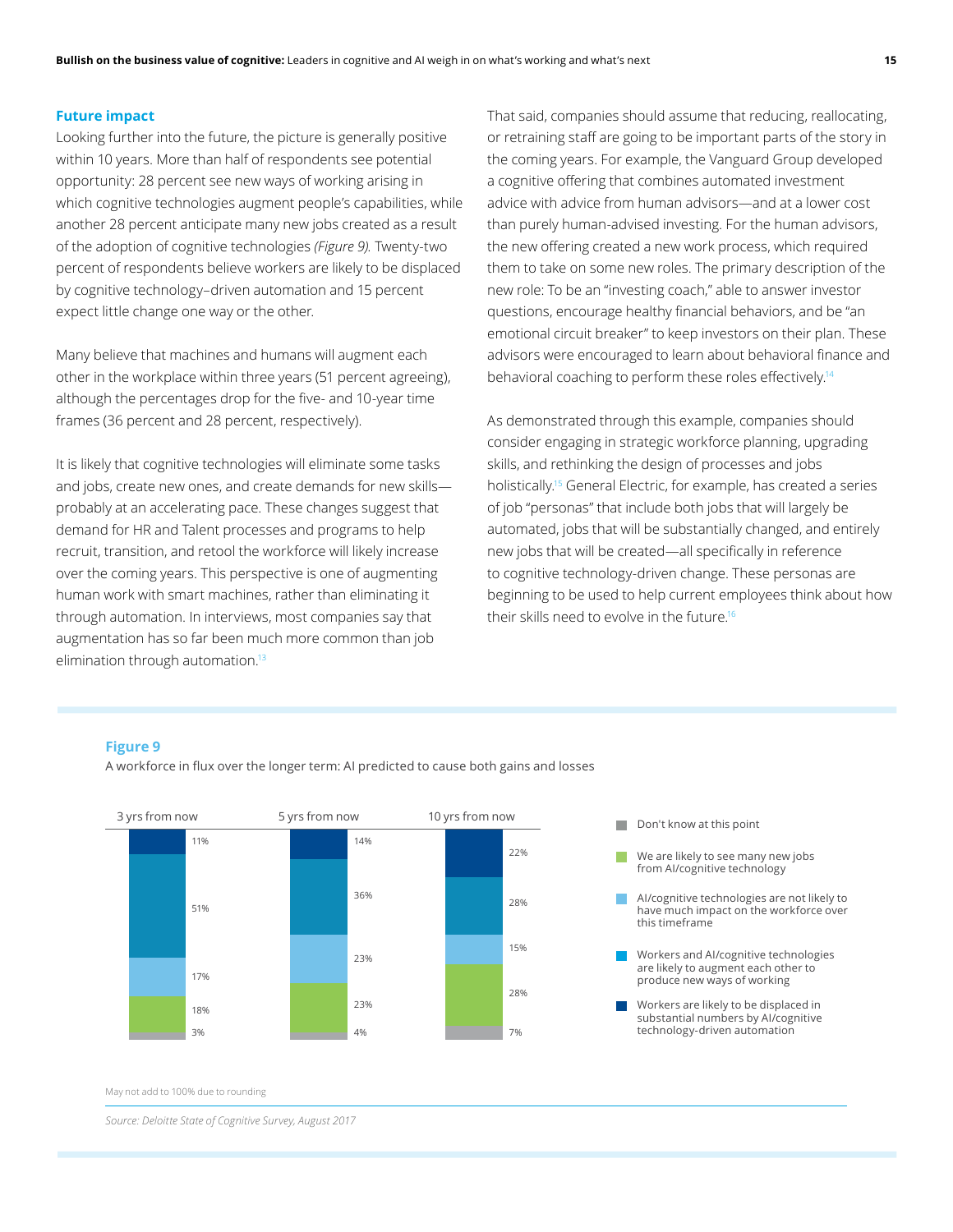### To maximize the cognitive advantage, companies embrace training

When asked about the steps necessary to prepare employees for cognitive technologies, substantial majorities agree with most of the interventions listed, including:

- Training employees to develop cognitive technologies (70%)
- Training employees to work alongside cognitive technologies (64%)
- Conducting awareness education on cognitive technologies and their implications (63%)
- Creating new departments and roles to lead the use of these technologies (61%)

Sixty-three percent of respondents (and 76 percent of those from companies with over 5,000 and less than 10,000 employees) say they already have training programs underway to prepare employees to deal with changes in their jobs from cognitive technologies. Thirty-two percent said they don't have them yet but plan to create some.

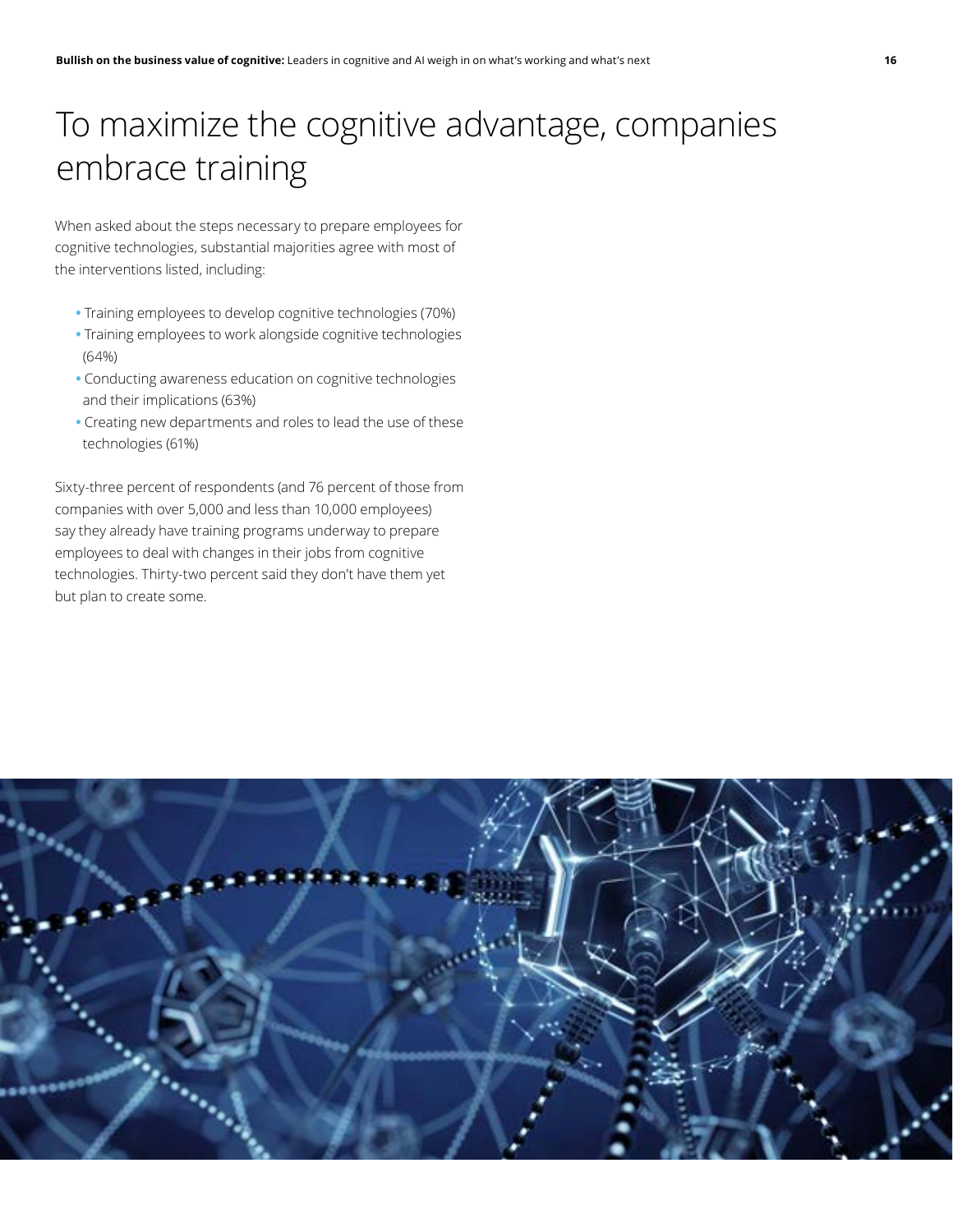

### Taking a closer look at respondent segments

In many ways, our survey results show that early, cognitive-aware adopters may be saying "just jump in, the water's fine!" to their peers. But among cognitive/AI adopters, there are different levels of skill and ability, just as there are different levels of swimmers. For example, not everyone who jumps in the pool swims at the same speed, or with great technique. Some are just getting used to the water.

Keep in mind that the majority of U.S. business executives the 83 percent of managers initially contacted who were not cognitive-aware and therefore did not qualify to serve as survey respondents—haven't even tested the waters. In this section as in the rest of this report, we focus on those who have.

We have segmented the cognitive-aware respondents based on two main criteria:

- Their reported level of sophistication in selecting, applying, and implementing cognitive technologies
- The strategic importance of these technologies to the company and its leaders

Based on this analysis, three main segments emerged. Continuing the pool metaphor, we will refer to them as "Fast Lane," "Slow Lane," and "Waders."

### **Life in the fast lane**

In general, the more experienced and expert the respondent segment, the more strongly they believe in the importance of cognitive technologies to their company. The Fast Lane, the

most advanced segment, is also the largest, with 42 percent of respondents. This segment is the most bullish on almost every survey question. For example, nearly half of Fast Lane respondents say their companies have gained substantial benefits from AI, while less than a quarter of Slow Lane respondents and only 12 percent of Waders make the same claim. This enthusiasm appears to be the result of experience.

Those in the Fast Lane tend to jump in and start working on technique—understanding what cognitive technologies can do, where best to apply them, and taking at least a partial doit-yourself approach to developing and integrating them. Fast Lane companies still use vendors, but they don't rely on them to the same extent as Slow Laners and Waders. They believe in the transformative potential of cognitive technologies. But they are using a hands-on approach to transform their companies project by project, rather than relying solely on others to deliver it.

### **Slow but steady**

Slow Lane respondents have less experience than Fast Lane companies with cognitive technologies, invest fewer dollars in it, and are taking a measured approach to pilots and deployments. In general, Slow Lane companies are building AI capabilities deliberately and have pragmatic aspirations. Nearly half of Slow Lane respondents believe that cognitive technologies should be used to pluck "low-hanging fruit," while 30 percent of Fast Lane and Waders felt the same way.

Those in the Slow Lane are getting results from AI: While less than a quarter claim "substantial" economic benefits from their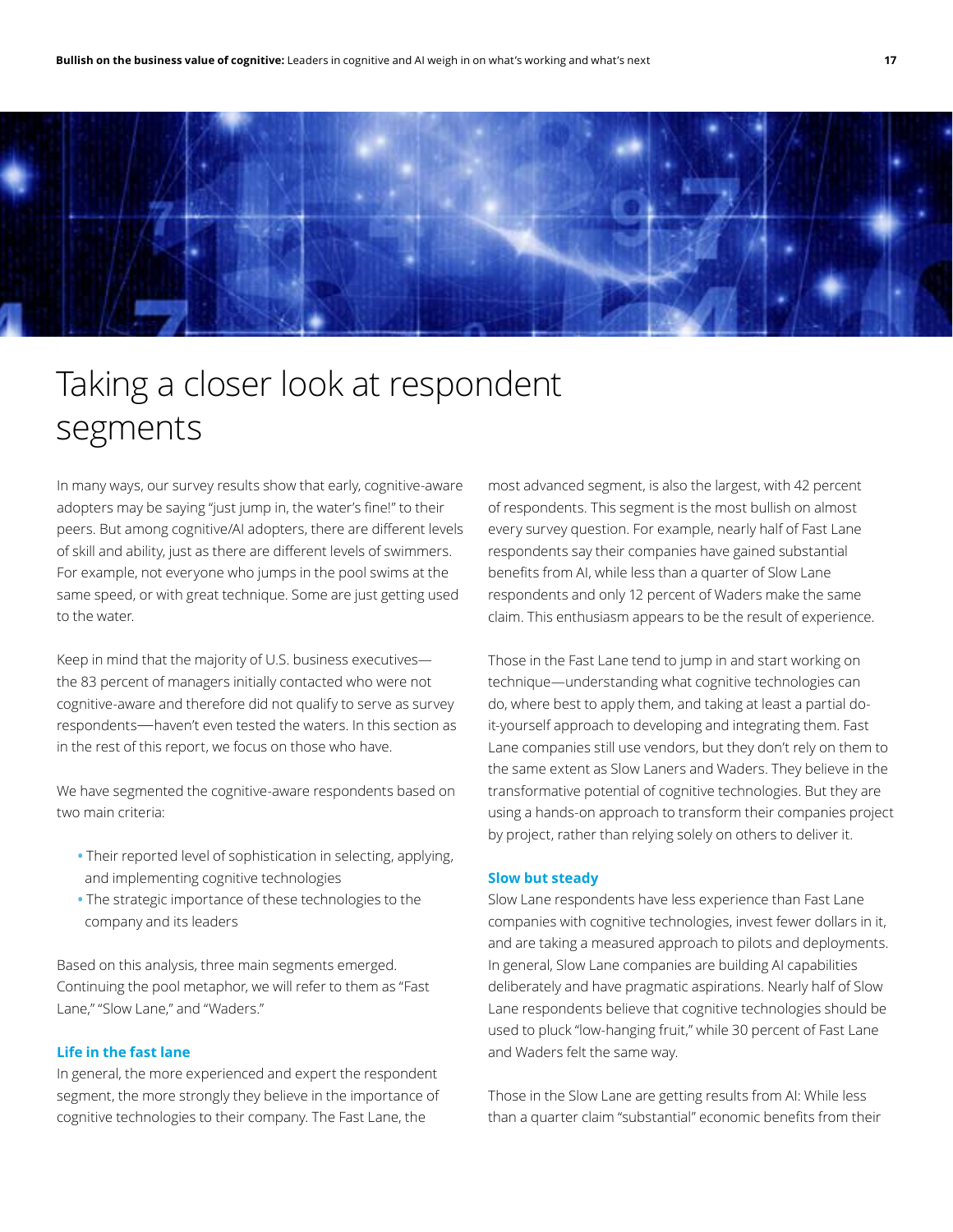investments, 64 percent say they have seen "moderate" benefits. So AI is paying off for the Slow Lane, perhaps not as handsomely as it is for the more experienced Fast Lane, but possibly enough to keep them building their expertise.

#### **Waders testing the waters**

Waders are the smallest segment, at just under a quarter of total respondents. They are the least experienced with cognitive technologies, and acknowledge their lack of sophistication. They rely heavily on external vendors: nearly 80 percent use a single

or multiple AI vendors, and only 5 percent build their own, well below those in the Fast Lane (28 percent) and Slow Lane (23 percent). Significant percentages of Waders are using AI today, especially basic applications such as rule-based systems and RPA *(Figure 10)*. These can be "gateways" to more sophisticated AI applications. Waders remain far behind the other segments in terms of adopting more complex AI, however.

### **Figure 10**

Current AI usage by segment



*Source: Deloitte State of Cognitive Survey, August 2017*

Many Waders appear to be working their way into the Slow Lane, however. Nearly a quarter of them have completed at least six pilots, and 17 percent have at least six deployments under their belts—not far behind their peers in the Slow Lane (22 percent). To date, they have not yet converted their investments into economic benefits. Only 12 percent of Waders say they have seen substantial benefits, while nearly 40 percent have seen no economic benefits at all. This finding reinforces the view that cognitive technologies require direct experience and hands-on experimentation in order to have a positive impact.

Despite results that have been less successful than other segments to date, Waders want to stay in the pool. They believe in its potential to improve their companies, mostly though

incremental change. Only 22 percent feel their companies should wait until AI is more mature before using it.

### **As the fast lane innovates, waders automate**

What benefits do our segments hope to gain from cognitive technologies? We asked respondents to rank their top three benefits. When we examined the #1 benefit by segment, we found that nearly twice as many companies in the Fast Lane segment believe the main benefit of AI is to help them create new products or pursue new markets (26 percent) compared to Waders (12 percent). While the Fast Lane wants to innovate, companies in the Wader segment want to automate.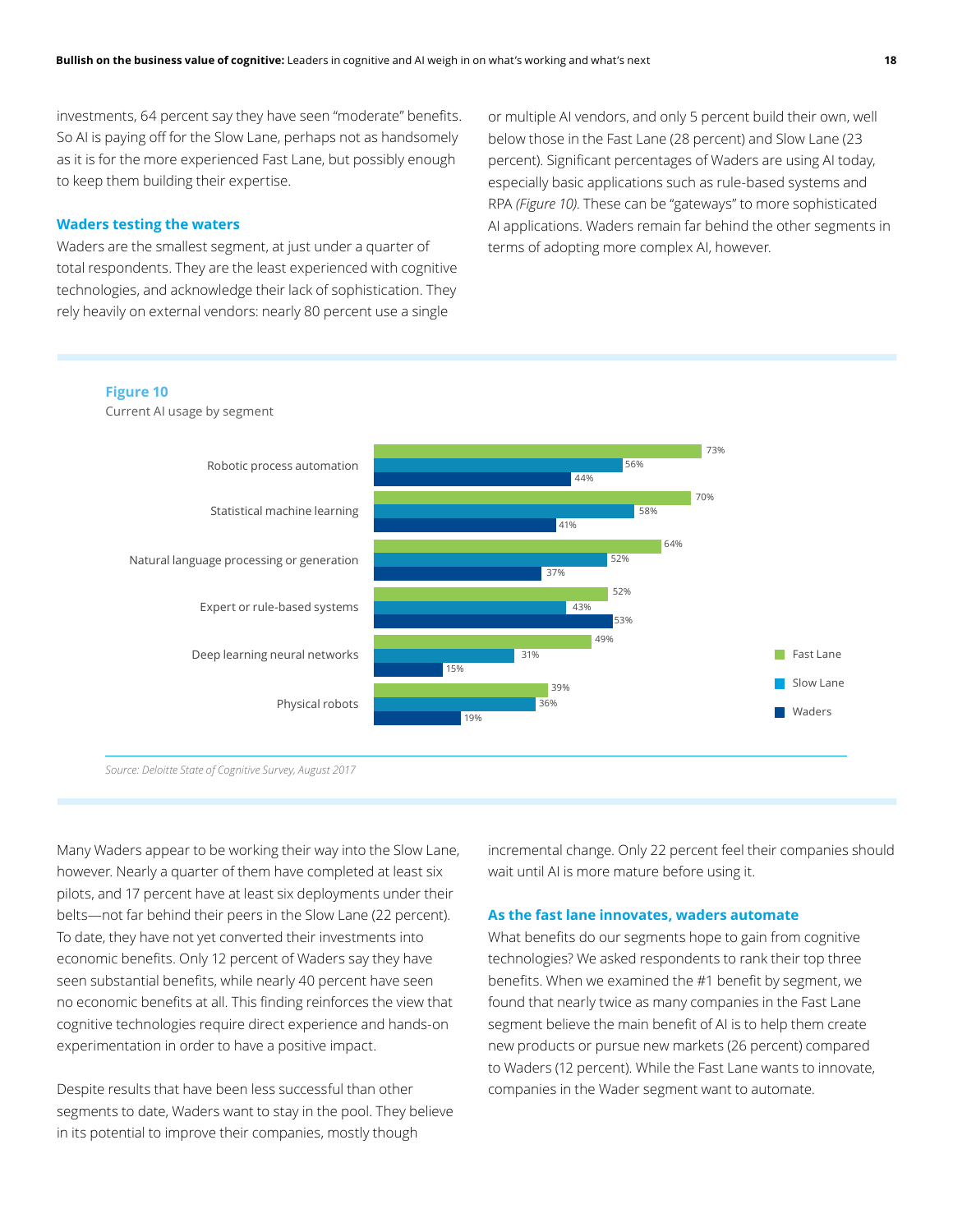For 34 percent of Waders, the main benefit of AI is to automate tasks to cut headcount or free employees for other work, compared to only 10 percent in the Fast Lane.

Using AI to cut costs and re-allocate headcount can be a useful strategy. But it is telling that so many Fast Lane respondents, who have gained stronger returns from cognitive technologies than Waders, see new revenue opportunities as their main benefit. Perhaps this is because their senior leaders understand the potential of cognitive technologies to improve their products and services. In fact, more than half of Fast Lane companies (55 percent) develop their own cognitive solutions for the market.

Slow Lane respondents share the Fast Lane's zeal for innovation, with 22 percent stating that creating new products or pursuing new markets are the main benefit of cognitive technologies. Only a third of them, however, are bringing cognitive solutions to customers. Perhaps when the companies become more sophisticated with cognitive technologies, a higher percentage will bring their own offerings to market.

Consistent with their innovation focus, Fast Lane respondents see AI as adding jobs more than eliminating them. Over half say the net impact of AI today is the addition of jobs at their companies, while 38 percent say they are cutting jobs.

The other two segments, which see cognitive technologies as less critical to their company's current strategies, are investing less in AI jobs and anticipate more cuts in the future. This is especially true of Waders, a third of which are pursuing the automation of jobs as an explicit goal of AI.

### **The Fast Lane: Bellwethers among bellwethers**

Overall, we view the Fast Lane companies as the bellwethers among bellwethers. They are pushing forward fastest with cognitive technologies—and they like what they see. They are developing AI-enriched product offerings, planning to hire new people, and expecting great benefits. It seems likely that as their enthusiasm spreads to the Slow Lane and Wader companies perhaps they will inspire all companies to jump into the world of cognitive and AI technologies.

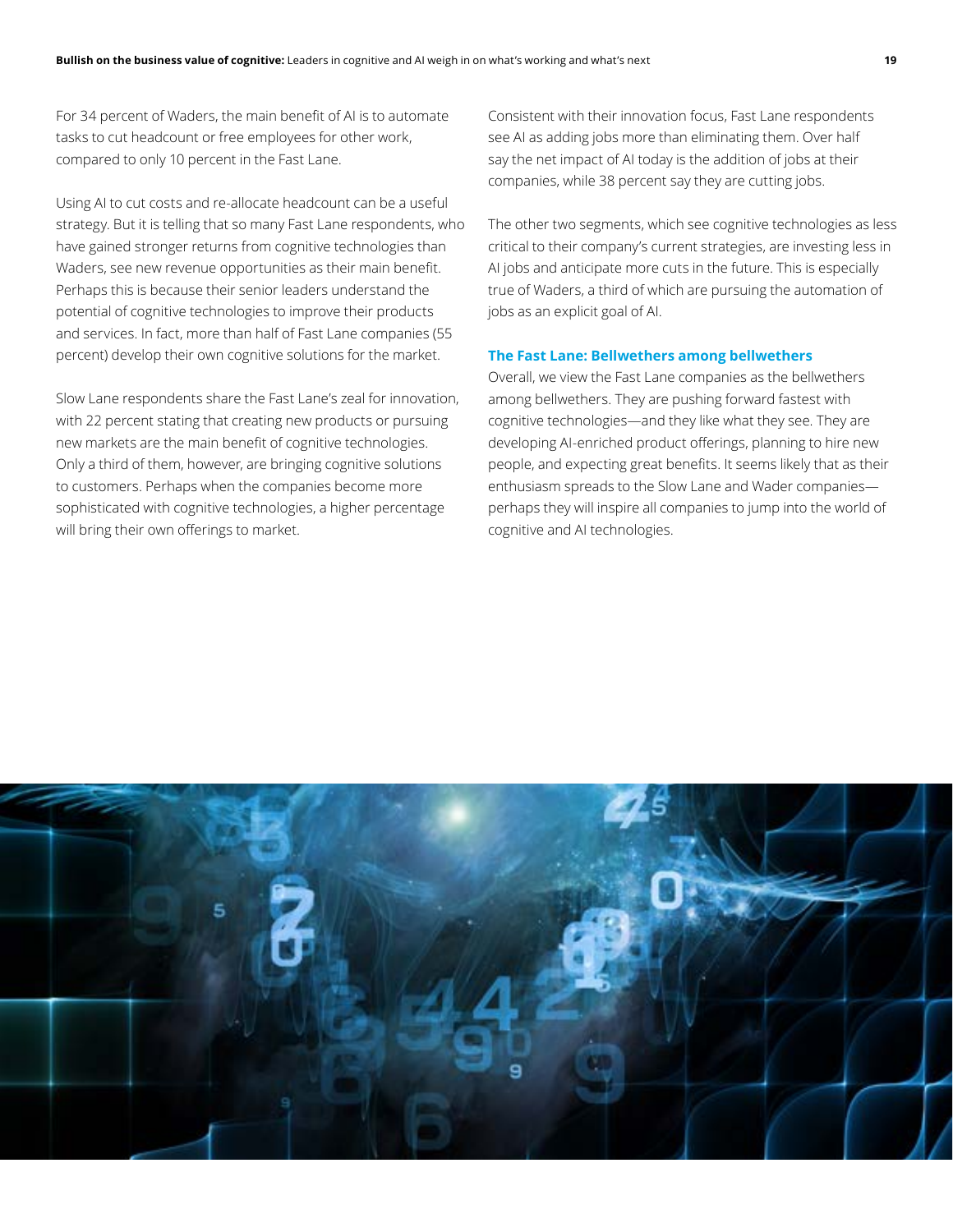### What it all means

According to the senior executives we surveyed, AI is expected to have a major impact on business and the workforce—and in many cases, it already is. If leading companies continue on this trajectory, it is possible that cognitive technologies could live up to even the most breathless hype from vendors and the media. Looking at these results, many companies stand to benefit greatly from adopting these technologies, especially when it comes to three practical areas:

- **Tasks:** Changing how tasks are performed by organization, and who performs them.
- **Decisions:** Generating smarter insights that lead to stronger outcomes.
- **• Interactions:** Enhancing, accelerating, and improving interactions and experiences with employees, customers, and others.

How rapidly and aggressively should companies adopt cognitive technologies? Those that typically employ an aggressive adoption strategy toward emerging technologies should consider taking the same approach with cognitive. These early adopters should expect to encounter a familiar list of problems and risks: people with the requisite skills are scarce and expensive. **<sup>17</sup>**Some cognitive technologies are still emerging and are not as tested and stable as they will be later. Not all investments will pay off, and not all projects will be successfully implemented. Organizational transformation driven by technology is inevitably difficult, no matter what technology is involved.

Of course, companies with a track record of adopting and profiting from new technologies may have an opportunity to repeat history with this new generation of technologies. These companies intend to restructure their IT landscape and resources profile to create a cognitive—ready IT ecosystem. By leveraging cognitive technologies to augment human intelligence and transform their core operations, they could unlock significant value. Managing their cognitive initiatives in the form of a portfolio will allow them to spread risk across their cognitive bets. They will need to educate and convert business sponsors to be cognitive-ready. And these moves will allow them to create cognitive-intensive products and services that will radically transform their industries.

Most companies with a more conservative bent will not necessarily be left behind as long as they nurture a level of education and readiness for cognitive technologies. For these companies, it may make more sense to explore cognitive technologies on non-mission critical business processes, co-developed with vendors with dual business— IT sponsorship. They can eventually fold them into a broader strategic vision over time. They should consider hiring those with cognitive skills and educating managers about the role these technologies can play in their businesses—at a measured pace. They can also rely more heavily on external ecosystems to help advance their goals rather than taking on most of the R&D responsibility. The risk with such an approach, of course, is that they could be surpassed by faster, more aggressive companies, whether traditional competitors or disruptive upstarts.

Given the challenges of implementing and integrating largescale, ambitious projects, most companies should consider adopting a "portfolio" approach to the technology, taking on a variety of projects with different levels of ambition, different objectives, and different cognitive technologies—all focused on achieving measureable outcomes that add business value.

This portfolio of cognitive projects should be interwoven under a coherent enterprise cognitive agenda. Most projects should be piloted before full implementation. If a company can develop multiple smaller projects in the same area of the business, the aggregate effect of these completed projects could be transformational.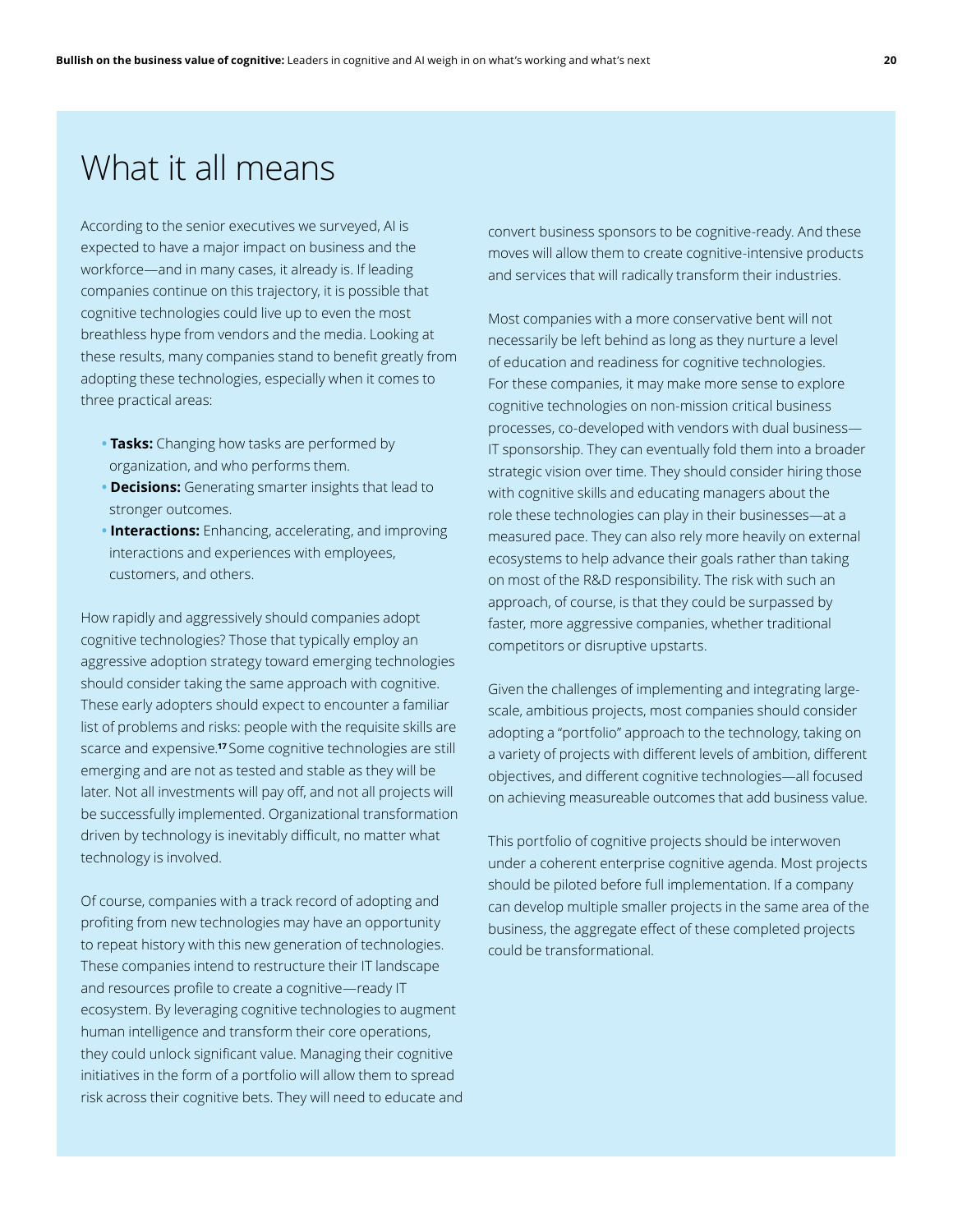From our experience, and supported by this survey, virtually all large companies should consider having cognitive initiatives underway at some level today. Although these technologies are still in their infancy, they hold great promise. Many activities that require human intelligence and action can be augmented with cognitive technologies– and some can be replaced altogether. Don't expect this development to wait for the business world to catch up. Transitioning and retooling the workforce in the wake of cognitive advances can become business as usual.

Cognitive technologies are becoming ubiquitous in the consumer world. Often without realizing it, many of us use machine learning, RPA, machine intelligence, analytics, AI, natural language processing, image recognition, and similar capabilities in our personal lives. Innovative companies will apply their personal experiences to reimagine work within their enterprise.

Understanding where to apply these technologies, and how to evolve them, requires investment and persistence. Many early adopters report that they already are sharpening their skills and developing talented managers and practitioners who understand their current value—and vast potential. Shouldn't you?

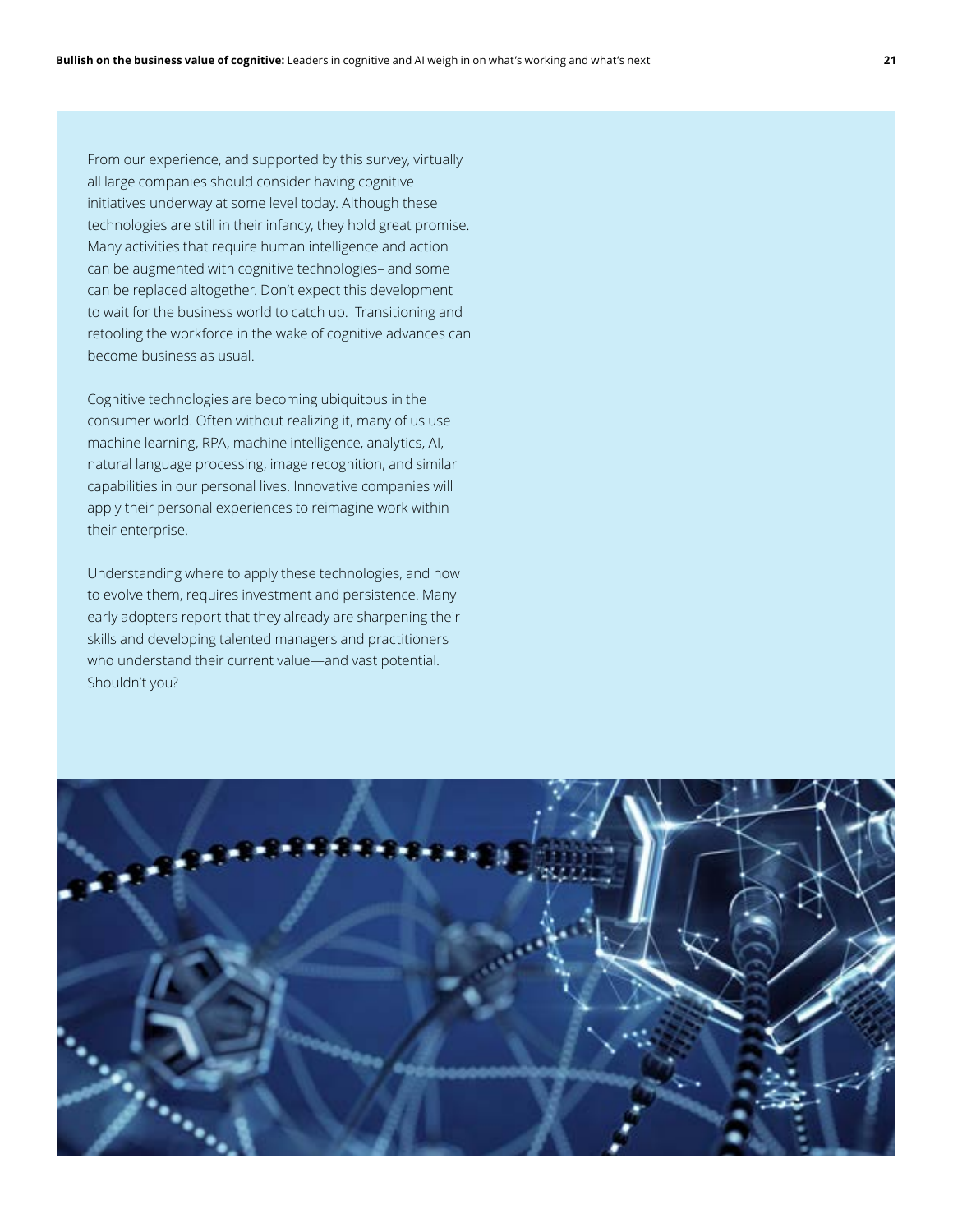## Key lessons from the front lines of cognitive and AI

We are still in the early phases of the cognitive computing era—what works well five years from now may look very different than the approaches being adopted today. That said, those respondents on the front lines are reporting that they are already realizing value from cognitive and AI technologies. What's working for them today may be instructive for those on the verge of embarking on their own journeys with these technologies. Following are some of the lessons respondents learned on the way to generating real business value:

- **Jump in:** Realizing the benefits of cognitive technologies requires developing a good understanding of how they work, exactly what they're good at doing, and how to supply them with the data they need to thrive. That takes a handson approach and a lot of practice.
- **Manage a portfolio of projects:** Creating a small yet dedicated internal function that will support a group (portfolio) of cognitive initiatives focused on creating measureable business outcomes will help allow companies to take bets on cognitive technologies, identify the relative maturity of these technologies, and pinpoint operational, resources and technology changes required to embark on a full on cognitive journey.
- **Do some of it yourself:** Companies that report economic benefits from cognitive technologies are developing and implementing at least some of their own solutions. This helps them acquire skills and makes it easier to integrate cognitive technologies into business processes and new products, where the return on investment may be highest.
- **Focus on change—not just cost cutting:** By focusing too much on automation-driven cost–cutting, companies can miss out on the potential to drive top–line growth through cognitive–driven innovation, or to realize near-term benefits in product and process improvements.

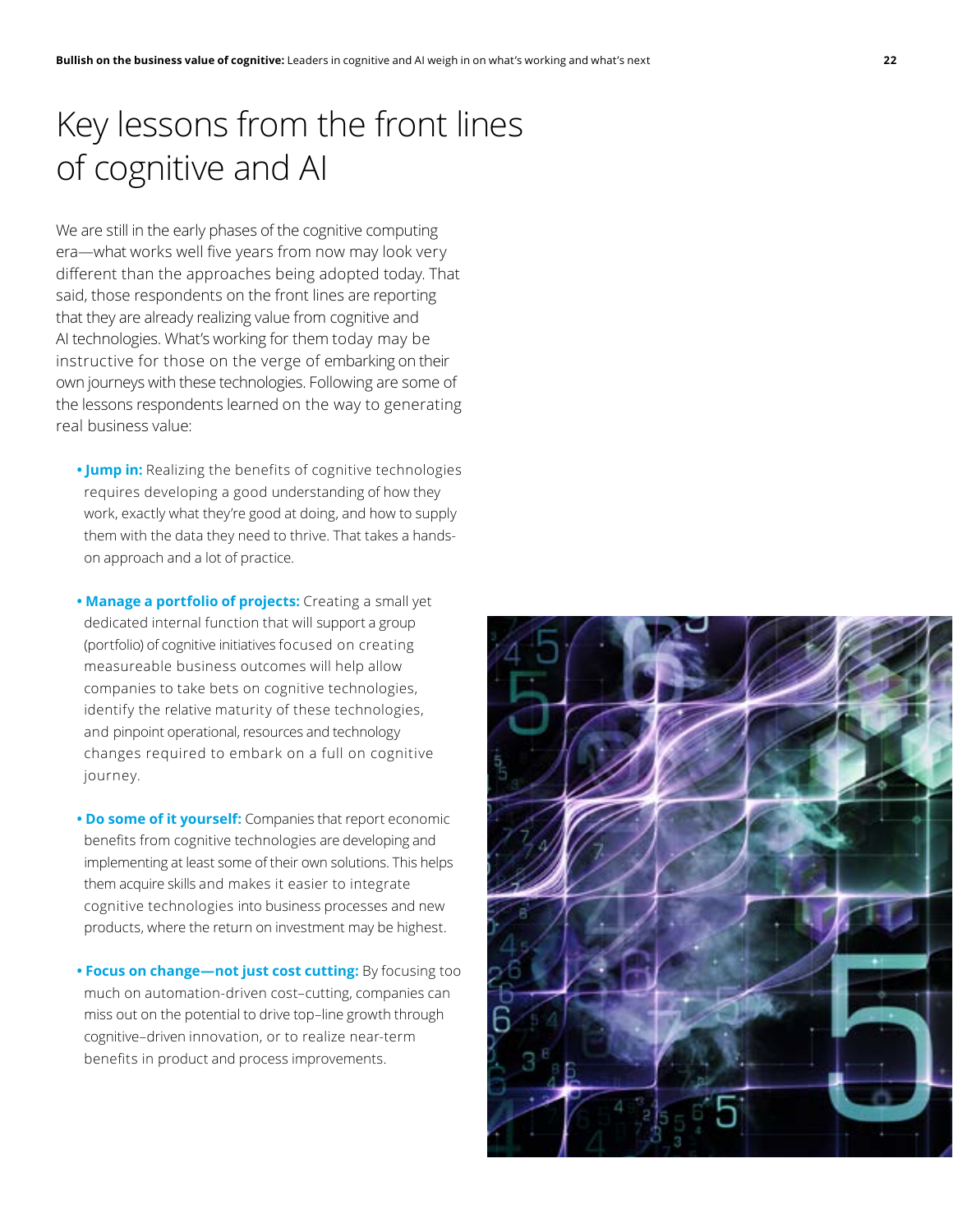#### **Endnotes**

1 David Schatsky, Craig Muraskin, Ragu Gurumurthy. *Cognitive technologies: The real opportunities for business*, Deloitte University Press, January 26, 2015, https://dupress.deloitte.com/dup-us-en/deloitte-review/issue-16/ cognitive-technologies-business-applications.html

<sup>2</sup> We include RPA in this discussion because, while not strictly speaking a cognitive technology, it is increasingly being deployed in conjunction with cognitive technologies. David Schatsky, Craig Muraskin, Kaushik Iyengar. *Robotic process automation: A path to the cognitive enterprise*, Deloitte University Press, September 14, 2016, https://dupress.deloitte.com/dupus-en/focus/signals-for-strategists/cognitive-enterprise-robotic-processautomation.html

<sup>3</sup> Ibid.

4 Google Trends shows a dramatic increase in searches for the term "deep learning" during this period: https://g.co/trends/I0V3w

5 Mark Muru. *Where the robots are*, Brookings, August 14, 2017, https:// www.brookings.edu/blog/the-avenue/2017/08/14/where-the-robots-are/

<sup>6</sup> *TMT Predictions 2016: Cognitive technologies enhance enterprise software*, https://www2.deloitte.com/global/en/pages/technology-media-andtelecommunications/articles/tmt-pred16-tech-cognitive-technologiesenterprise-software.html

7 "Spotify Has Acquired Machine-Learning Startup Niland." Forbes, May 18, 2017, https://www.forbes.com/sites/hughmcintyre/2017/05/18/ spotify-has-acquired-machine-learning-startup-niland/

8 "How AI Will Change the Way We Make Decisions," Harvard Business Review, July 26, 2017, https://hbr.org/2017/07/how-ai-will-change-the-waywe-make-decisions

<sup>9</sup> "Robots enter investment banks' trading floors," Financial Times, July 6, 2017, https://www.ft.com/content/da7e3ec2-6246-11e7-8814- 0ac7eb84e5f1?mhq5j=e7

<sup>10</sup> Interview with Pfizer executives, July 2017.

<sup>11</sup> Interview with Anthem executive, August 2017.

 $12$  "A.I. is in a 'golden age' and solving problems that were once in the realm of sci-fi, Jeff Bezos says," CNBC, May 8, 2017, https://www.cnbc. com/2017/05/08/amazon-jeff-bezos-artificial-intelligence-ai-golden-age. html

<sup>13</sup> Thomas H. Davenport and Julia Kirby, Only Humans Need Apply: Winners and Losers in the Age of Smart Machines. Harper Business, 2016.

<sup>14</sup> Interviews with Vanguard executives, 2015 and 2017.

<sup>15</sup> For more on this topic: David Schatsky, Jeff Schwartz. *Redesigning work in an era of cognitive technologies*," Deloitte University Press, July 25, 2017, https://dupress.deloitte.com/dup-us-en/deloitte-review/issue-17/workredesign-and-cognitive-technology.html

<sup>16</sup> Interview with General Electric, August 2017.

<sup>17</sup> Cade Metz, "Tech Giants Are Paying Huge Salaries for Scarce A.I. Talent," The New York Times, October 22, 2017, https://www.nytimes. com/2017/10/22/technology/artificial-intelligence-experts-salaries.html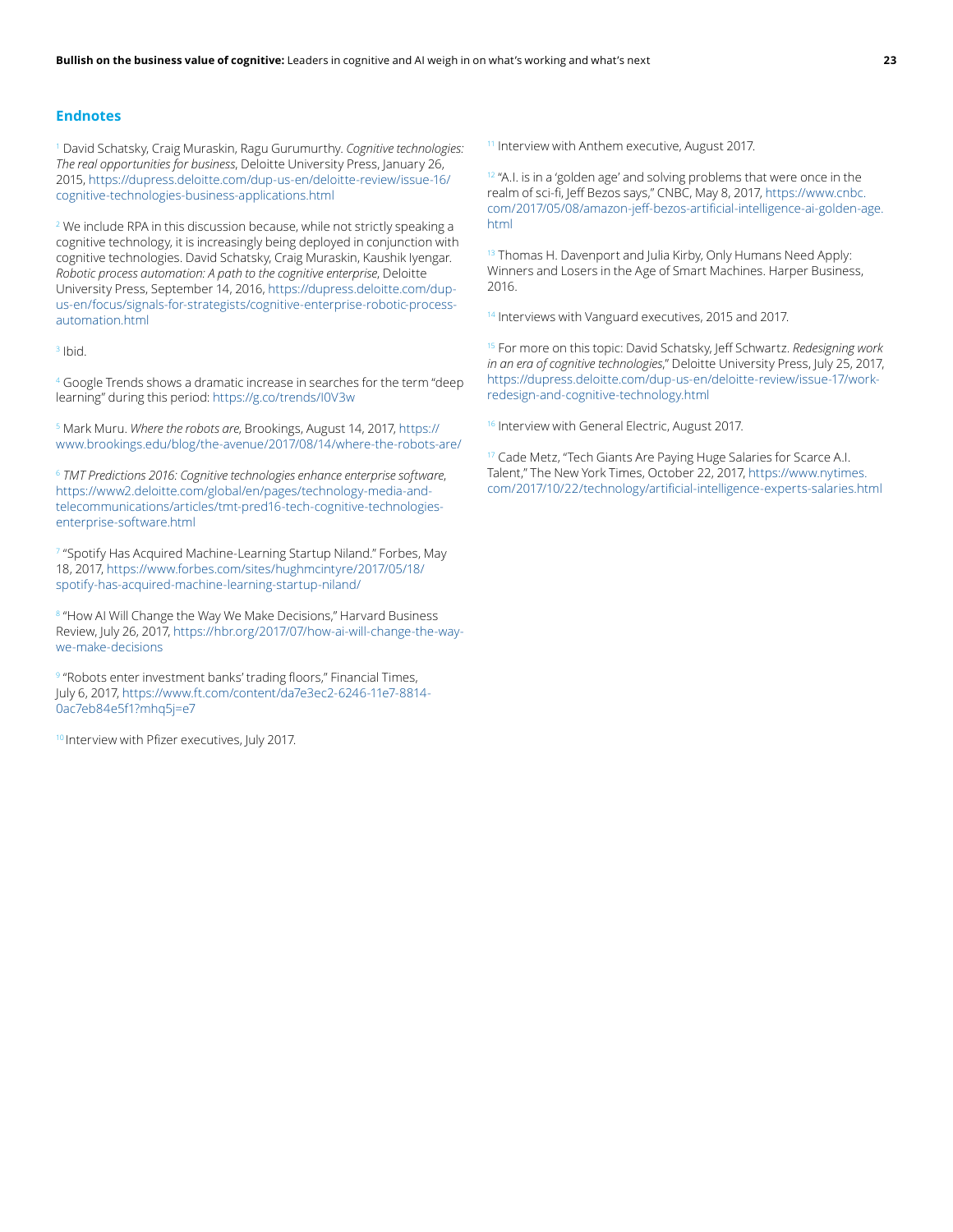### **Contacts**

### To find out more about the 2017 Deloitte State of Cognitive Survey, please visit: www.deloitte.com/us/cognitivesurvey

### **Thomas H. Davenport**

Independent Senior Advisor Deloitte Analytics tdavenport@babson.edu

#### **Jeff Loucks**

Executive Director, Deloitte Center for Technology, Media & Telecommunications jloucks@deloitte.com

### **David Schatsky**

Managing Director, Innovation Deloitte LLP dschatsky@deloitte.com

### Authors Contributors

### **Ryan Renner**

Principal, Cognitive Advantage Leader Deloitte Consulting LLP rrenner@deloitte.com

### **Rajeev Ronanki**

Principal, Cognitive Computing and Healthcare Innovation Leader Deloitte Consulting LLP rronanki@deloitte.com

### **David Rudini**

Principal, Chief Analytics Officer Deloitte Consulting LLP drudini@deloitte.com

### **Paul Sallomi**

Vice Chairman, Global Technology, Media, and Telecommunications Industry Leader Deloitte LLP psallomi@deloitte.com